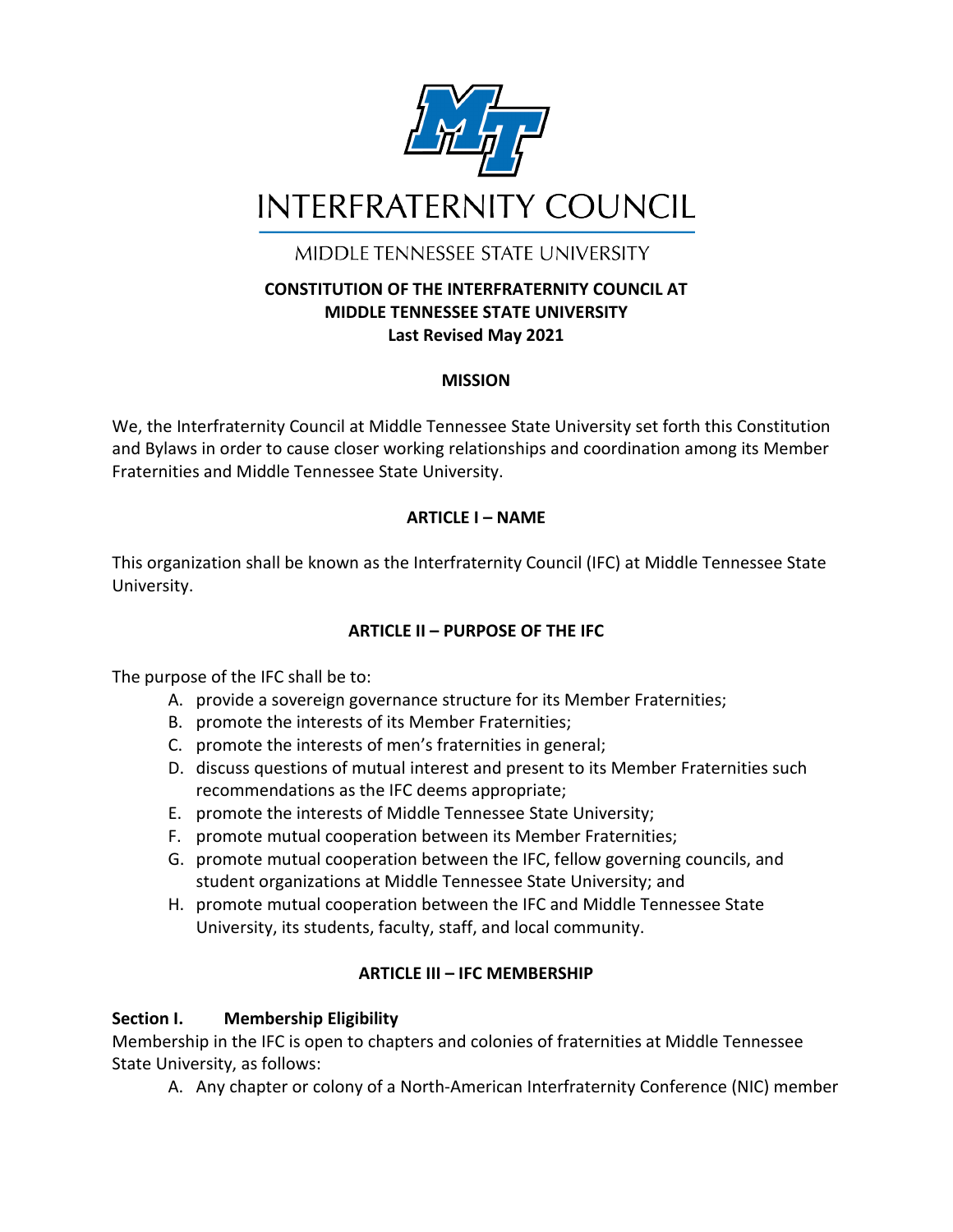organization shall hold membership in the IFC.

B. Any chapter or colony of a local, state, regional, or inter/national fraternity, which is not a member of the NIC, may hold membership in the IFC.

#### **Section II. Membership Classification for Member Fraternities**

The membership classification of Member Fraternities shall be as follows:

- A. Full Member: Any fraternity chapter, which has obtained its charter from its inter/national organization, or any local fraternity chapter. Full Membership grants the Member Fraternity all rights, privileges and responsibilities under the IFC Constitution and Bylaws.
- B. Associate Member: Any fraternity colony of an inter/national organization. Associate Membership grants the Member Fraternity all rights, privileges, and responsibilities under the IFC Constitution and Bylaws, except that it does not have voting privileges, cannot hold IFC Executive Board positions, nor have an IFC Judicial Committee Justice.

For the purpose of this Constitution and the IFC Bylaws, both Full Members and Associate Members are referred to as Member Fraternities. Additionally, "Good Standing" is defined as meeting all Member Fraternity minimum expectations as defined in Article III, Section IV.

#### **Section III. Member Fraternity Minimum Expectations**

Each Member Fraternity shall adhere to and abide by the following minimum expectations:

- A. Each Member Fraternity shall comply with all policies set forth by:
	- a. The IFC Constitution, Bylaws, Code of Conduct, and other policies.
	- b. The rules and regulations of Middle Tennessee State University.
	- c. The general values-based conduct of fraternity men.
- B. Each Member Fraternity shall maintain a minimum GPA of 2.50.
	- a. Each Member Fraternity with a previous semester GPA below 2.5 will be subject to fines as outlined in Article IX, Section II of the IFC bylaws, and must meet with the Vice President of Membership.
- C. Each Member Fraternity shall be current on all IFC dues and fines owed.
- D. Each Member Fraternity shall submit required membership rosters to the Fraternity and Sorority Life Office, as follows:
	- a. Active Member Roster: Active Member Rosters shall be submitted by the dates set by the Director of Fraternity and Sorority Life.
	- b. New Member Roster: New Member Rosters shall be submitted within one week of the acceptance of a bid by any New Member.
- E. Each Member Fraternity shall comply with the following attendance policy or be subject to the following fines:
	- a. All Member Fraternity Delegates must be present at every IFC meeting. Each Delegate is offered one unexcused absence.
	- b. Absences may be pre-approved if submitted to the Executive Board 24 hours in advance of the meeting. These absences will be excused on a case-by-case basis.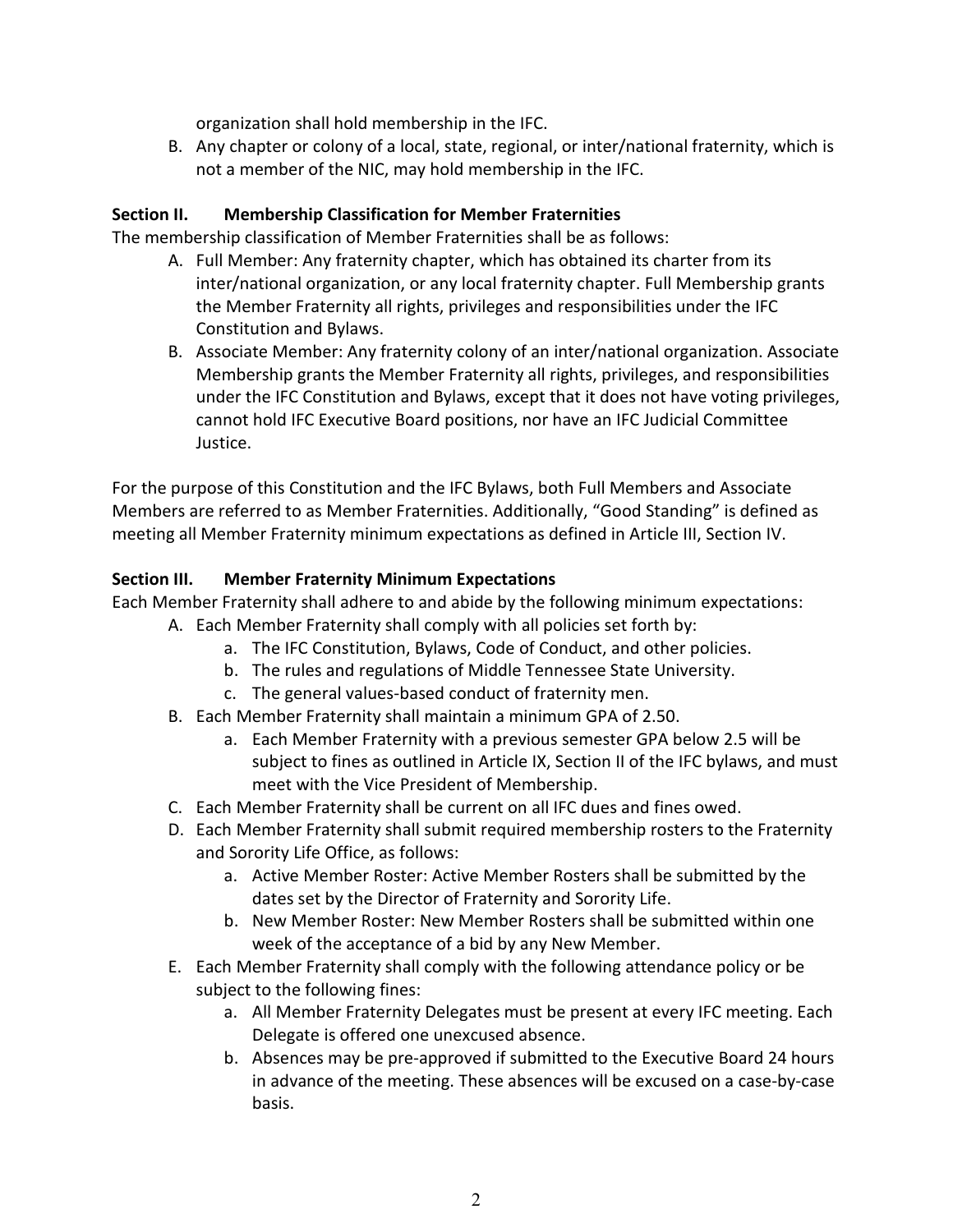- c. Every unexcused absence beyond one per person will incur a \$25 fine per absence.
- F. Member Fraternities shall not be on current sanctioning from the University and/or their Executive Office.

A Member Fraternity which has failed to meet any of the minimum expectations outlined in this Section shall be subject to fines and/or referred to the IFC Vice President of Judicial Affairs for potential judicial review.

## **Section IV. Membership Status for Member Fraternities**

The membership status of Member Fraternities shall be as follows:

- A. Good Standing: A Member Fraternity shall be deemed to be in Good Standing if the Member Fraternity is not currently operating under Non-Status Sanctions or Status Sanctions, as defined within the IFC Bylaws, and is currently meeting the minimum expectations outlined in Section III of this Article.
- B. Good Standing on Probation: A Member Fraternity shall be deemed to be in Good Standing on Probation if the Member Fraternity is currently operating under Non-Status Sanctions and currently meets the minimum expectations outlined in Section III of this Article.
- C. Poor Standing: A Member Fraternity shall be deemed to be in Poor Standing if the Member Fraternity has been placed under Suspension by the IFC or has currently failed to meet the minimum expectations outlined in Section III of this Article.

## **Section V. Individual Member Definitions**

For the purpose of this Constitution and the IFC Bylaws, and with an understanding that each Member Fraternity may have its own terminology for internal use, individuals will be defined as follows:

- A. Active Member: An Active Member shall be defined as any man who has been initiated into any fraternity at Middle Tennessee State University.
- B. New Member: A New Member shall be defined as any man who has accepted a bid to join a fraternity at Middle Tennessee State University, but has not been initiated into that fraternity.
- C. Potential New Member: A Potential New Member shall be defined as any man who has not accepted a bid from any fraternity at Middle Tennessee State University.

Membership shall be limited to currently enrolled MTSU students, faculty, and/or staff members. Membership shall not be denied to any person on the basis of race, color, ethnic or national origin, sex, disability, age, religion, veteran status, sexual orientation or gender identity, provided that social fraternities and sororities may have sex restricted membership.

## **Section VI. IFC Standards**

The IFC affirms the following standards, and each Member Fraternity shall be required to meet the following in order to maintain IFC membership:

A. Each Member Fraternity shall communicate its values through its Ritual at least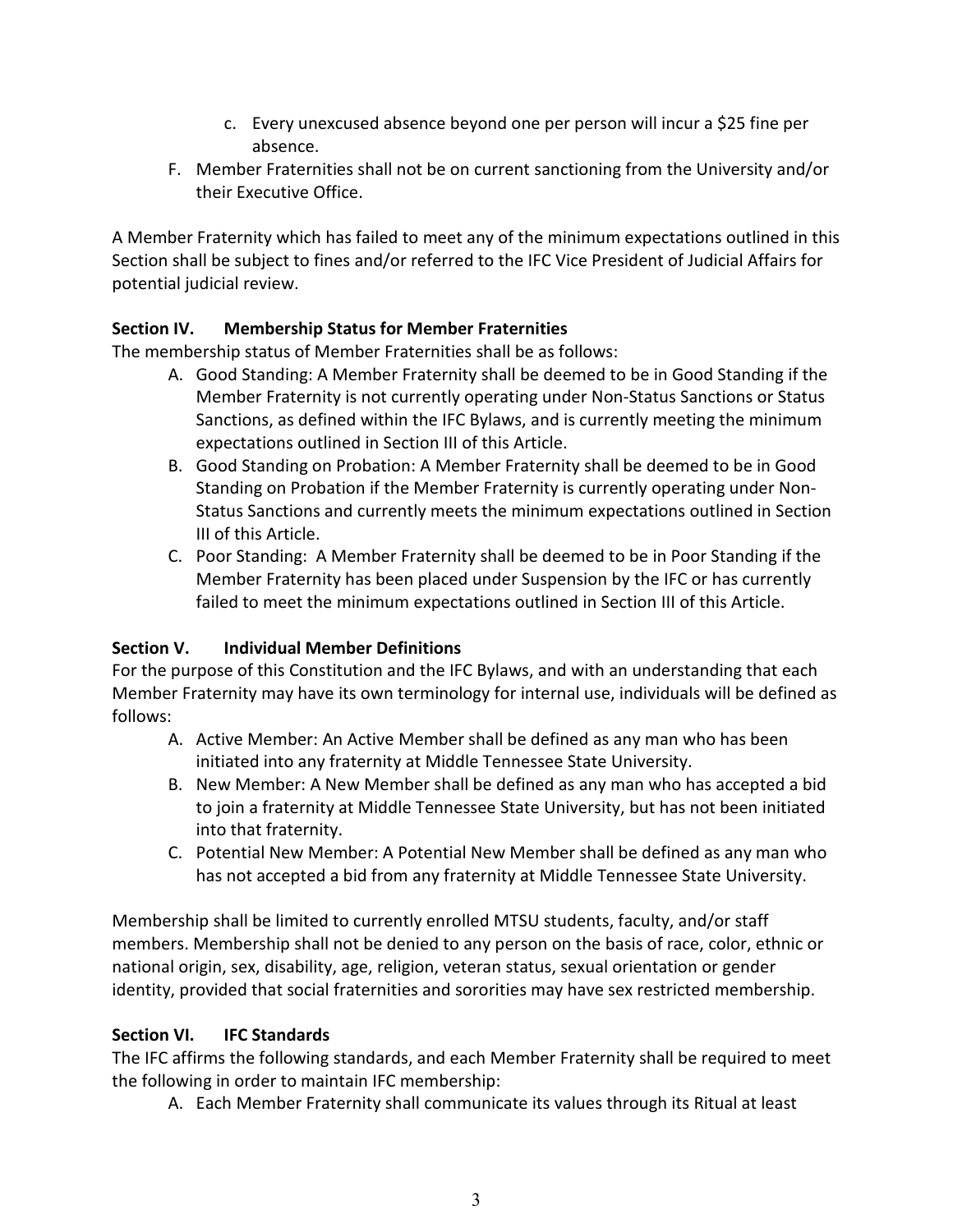annually or as prescribed by its policies;

- B. Each Member Fraternity shall regularly communicate the importance of its Active Members and New Members participating in educational programming covering the following topics: academic achievement, alcohol consumption, career preparation, civic engagement, drug use, hazing, leadership development, sexual assault/abuse, and values and ethics.
- C. Each Member Fraternity shall have policies addressing the following:
	- a. A policy requiring its New Member education program be no longer than eight weeks.
	- b. A policy requiring the Member Fraternity to have a prohibition against women's auxiliary groups, such as "little sisters".
	- c. Risk management policies covering alcohol use, drug use, fire safety, hazing, and sexual assault/abuse.
	- d. A policy requiring all recruitment activities be alcohol-free.
	- e. A policy requiring all New Member education activities be alcohol-free.

### **ARTICLE IV – IFC GENERAL BODY**

#### **Section I. IFC General Body**

The powers of the IFC shall be vested in the IFC General Body. The IFC General Body shall be the governing legislative body responsible for the general policies of the IFC, for electing its Executive Board, and for instructing its Executive Board as to the activities and operations of the IFC. All such activities shall respect the individual sovereignty of each Member Fraternity and shall not relinquish any governance authority to any other governing body.

#### **Section II. IFC General Body Composition**

The IFC General Body shall be composed of one voting IFC Delegate from each Member Fraternity.

#### **Section III. IFC Delegates**

Each Member Fraternity shall have one IFC Delegate, chosen by that Member Fraternity, who serves on the IFC General Body and attends all IFC meetings.

#### **Section IV. IFC Alternate Delegates**

Each Member Fraternity may also choose an IFC Alternate Delegate, who shall represent that Member Fraternity in the IFC General Body in the absence of its IFC Delegate.

## **Section V. IFC Delegate and Alternate Delegate Eligibility**

In order to serve as the IFC Delegate or Alternate Delegate for a Member Fraternity, individuals must meet the following requirements:

- A. Must complete IFC delegate training prior to the 2<sup>nd</sup> IFC meeting
- B. Failure to attend training or receive training before the  $2<sup>nd</sup>$  meeting will result in a \$50 fine.
- C. Be devoted to the general ideals and principles of fraternity life and conduct himself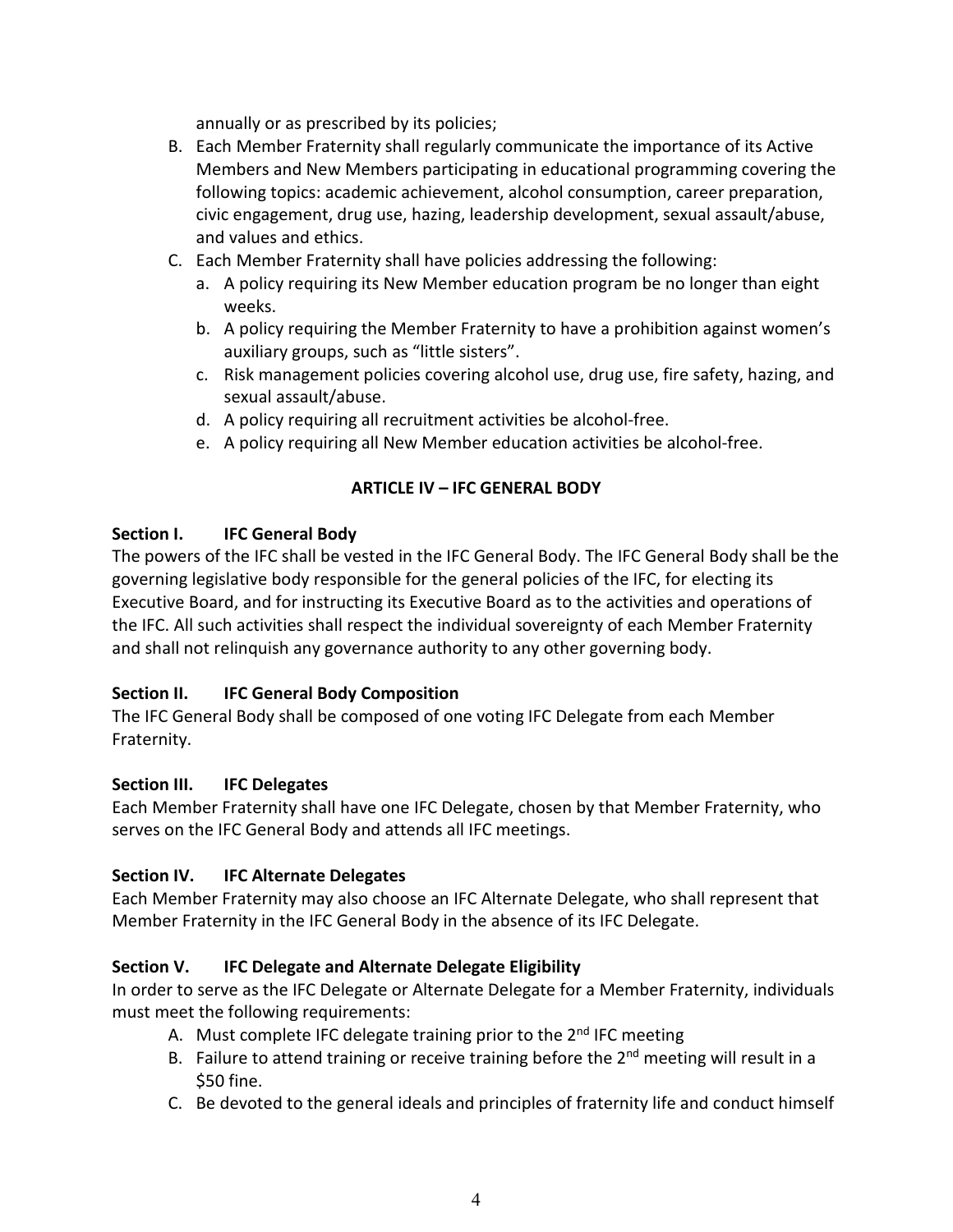in a professional manner consistent with the Mission and Purpose of the IFC, as defined within this Constitution.

- D. Have a working knowledge of the IFC Constitution and Bylaws, Middle Tennessee State University policies, and NIC risk management policies.
- E. Serves on IFC General Body.
- F. Comes prepared and attends all general business meetings.
- G. Submits a report for each general meeting by the deadline set by the IFC Vice President of Administration.
- H. Report IFC business at every fraternity chapter meeting.
- I. Be an Active Member or New Member, in good standing, of a Member Fraternity.
- J. Maintain a 2.5 overall GPA.
- K. Not be a current member of the IFC Executive Board or currently serve as his Member Fraternity's IFC Judicial Committee Justice.
- L. Shall not be the President of a Member Fraternity.

## **Section VI. Term of Office of IFC Delegates**

The term of office for IFC Delegates shall be until their graduation, resignation, or replacement under the procedures determined by each Member Fraternity; or upon his election to serve on the IFC Executive Board or as his Member Fraternity's IFC Justice for the IFC Judicial Committee.

## **Section VII. IFC General Body Meeting Policies**

The IFC General Body shall conduct its meetings according to the following requirements:

- A. The most recent edition of Robert's Rules of Order shall be used to run all meetings.
- B. A majority of Member Fraternities in good standing present shall constitute a quorum in order to conduct IFC General Body business.
- C. The IFC General Body shall conduct regularly scheduled business meetings at least twice a month during the academic year.
- D. Special meetings may be called by the IFC President at any time or at the request of two Member Fraternities, with notice of the time, location, and purpose of the special meeting provided to all Member Fraternities at least 72 hours in advance.

# **Section VIII. IFC General Body Voting Policies**

The IFC General Body shall operate utilizing the following voting policies:

- A. Each Member Fraternity, in good standing, shall have one vote.
- B. In the event of a tie, the IFC President shall cast the deciding vote.
- C. With the exception of the election of IFC Executive Board positions, there shall be no secret ballot votes. A secret ballot vote shall be one in which the Member Fraternity's name is not recorded.

# **ARTICLE V – IFC EXECUTIVE BOARD**

## **Section I. IFC Executive Board**

The IFC Executive Board shall be responsible for carrying out the purpose and policies of the IFC and for its day-to-day operations and activities, as directed by the IFC General Body.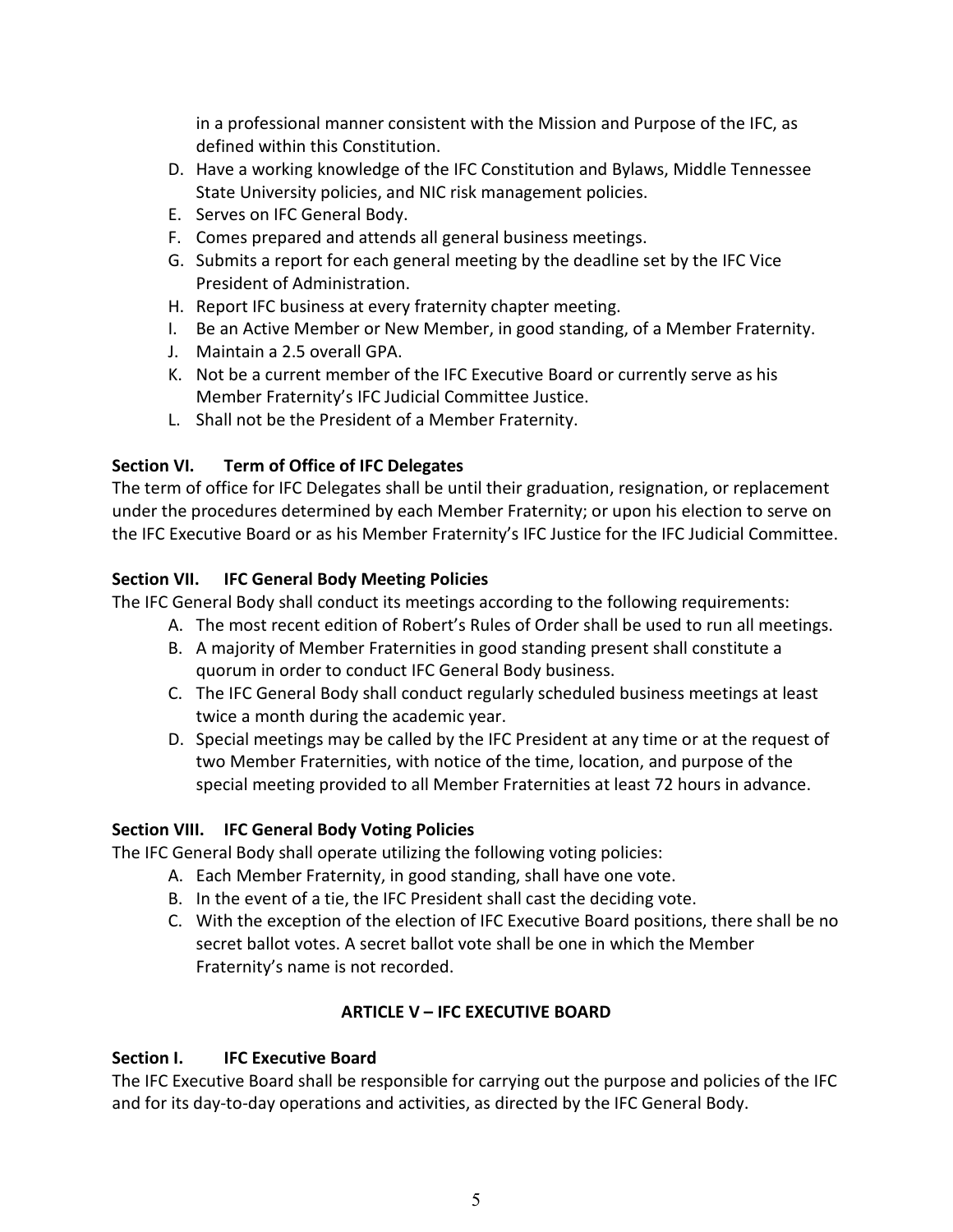### **Section II. IFC Executive Board Composition**

The IFC Executive Board shall be composed of the following positions with duties and responsibilities outlined within the IFC Bylaws:

- A. President
- B. Vice President of Judicial Affairs
- C. Vice President of Membership
- D. Vice President of Logistics
- E. Vice President of Administration
- F. Vice President of Diversity and Inclusion

### **Section III. IFC Executive Board Eligibility**

In order to be elected and to serve as a member of the IFC Executive Board, individuals must meet the following requirements:

- A. Be an Active Member or New Member who has been a delegate, an alternate delegate, a member of an IFC subcommittee, collegiate council officer, or held an office that provided him with significant, relevant experience and in good standing of a Member Fraternity.
- B. Maintain good academic standing with the Middle Tennessee State University.
- C. Be devoted to the general ideals and principles of fraternity life and conduct himself in a professional manner consistent with the Mission and Purpose of the IFC, as defined within this Constitution.
- D. Have a working knowledge of the IFC Constitution and Bylaws, Middle Tennessee State University policies, and NIC risk management policies.
- E. Cannot concurrently serve as his Member Fraternity's Chapter President, IFC Delegate, Alternate Delegate, or IFC Judicial Committee Justice.
- F. Must complete formal judicial policies and procedures training.
- G. Must have and maintain a minimum cumulative GPA of 2.75

#### **Section IV. IFC Executive Board Meeting Polices**

The IFC Executive Board shall conduct its meetings according to the following requirements:

- A. A majority of IFC Executive Board members present shall constitute a quorum in order to conduct IFC Executive Board business.
- B. The IFC Executive Board shall conduct regularly scheduled meetings on a weekly basis.
- C. Special meetings may be called by the IFC President with notice of the time, location, and purpose of the special meeting provided to each IFC Executive Board member at least 48 hours in advance.
- D. Each IFC Executive Board member is required to attend all meetings of the IFC Executive Board and all meetings of the IFC General Body. Absences may result in removal from office.

## **Section V. IFC Executive Board Voting Policies**

The IFC Executive Board shall operate utilizing the following voting policies during IFC Executive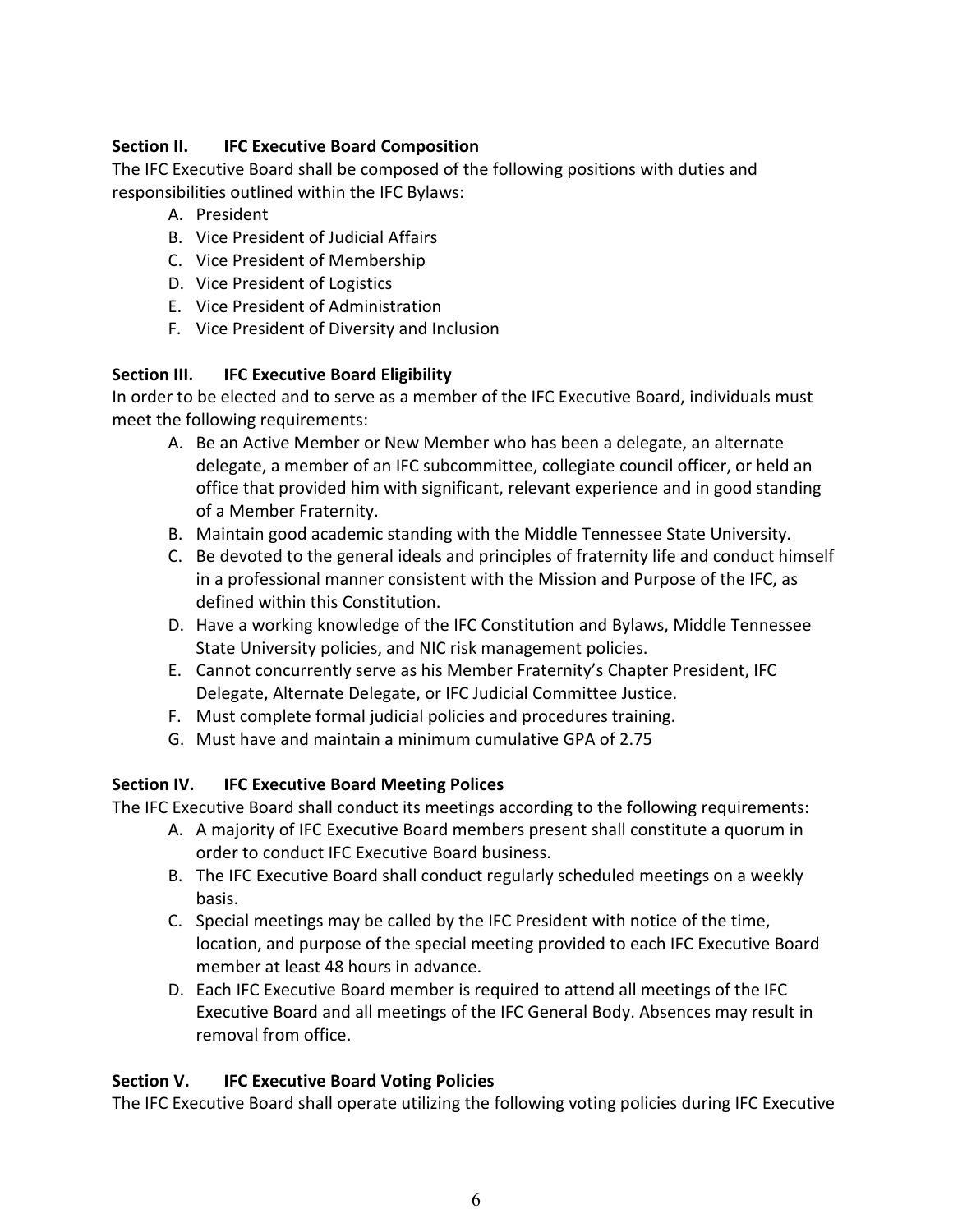Board meetings:

- A. Each IFC Executive Board member shall have one vote.
- B. There shall be no secret ballot votes.

#### **Section VI. IFC Executive Board Election Policies**

The following policies and procedures shall be utilized for the election and removal of IFC Executive Board officers:

- A. Applications are required for all Executive Board positions and will be accepted from Interfraternity Council affiliated members whose fraternities hold active membership in the Interfraternity Council. The current Executive Board shall review applications and hold interviews for each position.
- B. Elections and installations of IFC Executive Board officers shall take place during the second to last business meeting of each calendar year.
- C. Each IFC Executive Board officer shall be elected by a majority of the votes cast by the IFC General Body.
- D. Any individual serving in an IFC Executive Board position may be removed from his position by a 3/4 affirmative vote of the IFC General Body or by a unanimous vote by all other members of the IFC Executive Board.
- E. In the event of a vacancy in any IFC Executive Board position, the IFC President shall appoint a successor under the advice and consent of the remaining members of the IFC Executive Board until the next scheduled IFC meeting where a special election process will happen.
- F. The slate will be presented and will serve as the Interfraternity Council Executive Board's endorsement of the candidates.
- G. One week prior to elections each chapter will be provided with the slate.
- H. All candidates' applications will be made available to the chapters prior to elections.
- I. The officers of the Middle Tennessee State University Interfraternity Council shall be elected in the following order: President, Vice President of Judicial Affairs, Vice President of Membership, Vice President of Logistics, and Vice President of Administration.
- J. Should a vacancy occur in the office of the IFC President, a special election shall be held within two meetings after the vacancy is created. In the interim, the Vice President of Judicial Affairs will serve as IFC President.

#### **ARTICLE VI – IFC JUDICIAL COMMITTEE**

#### **Section I. IFC Judicial Committee Jurisdiction**

The IFC shall be a self-governing organization with an independent Judicial Committee which shall have jurisdiction over cases involving alleged Member Fraternity violations, including but not limited to:

A. The IFC Constitution, Bylaws, and Recruitment Rules.

#### **Section II. IFC Judicial Committee Composition**

The IFC Judicial Committee shall be composed of one IFC Justice from each Member Fraternity,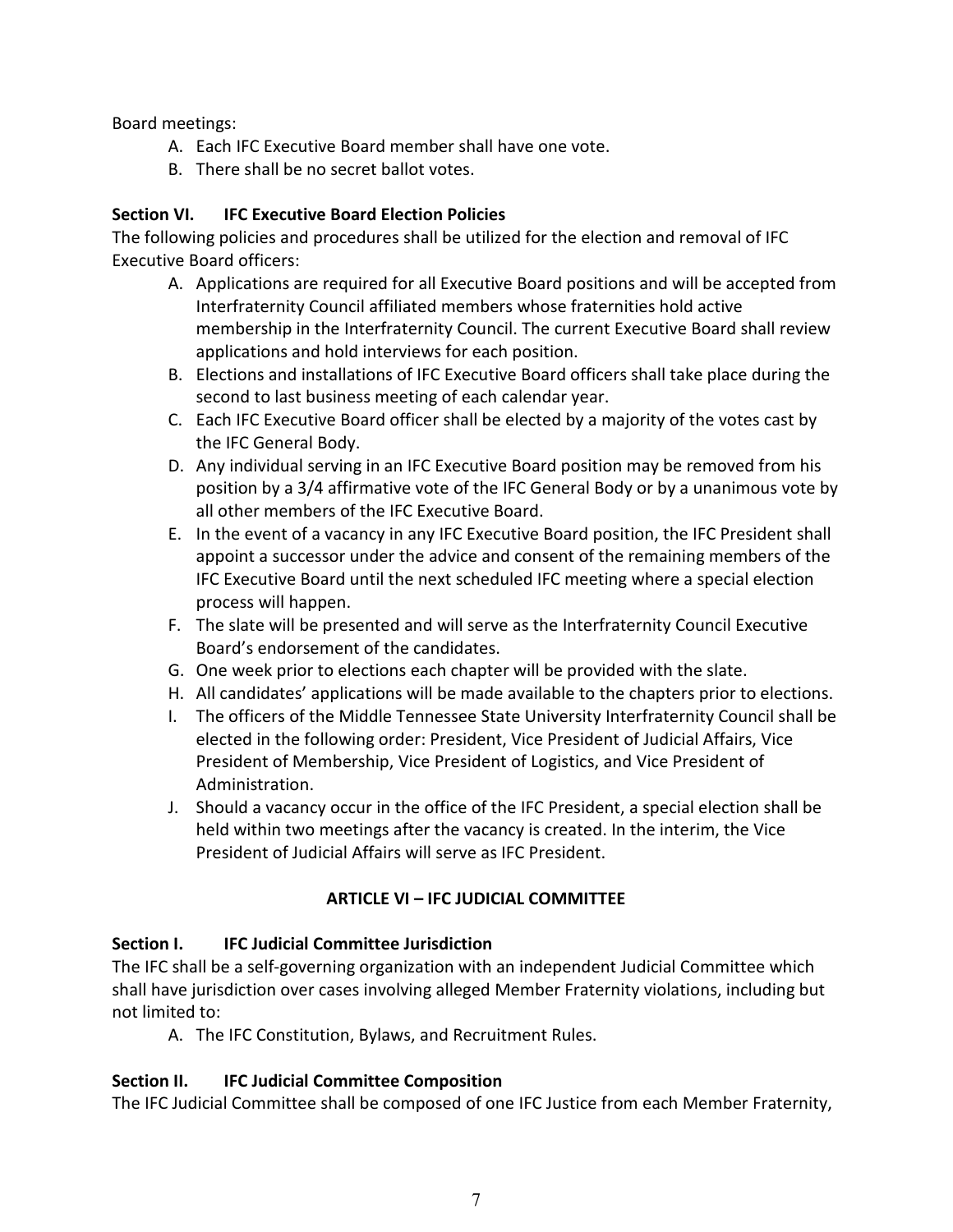chosen by that Member Fraternity, and shall be chaired by the IFC Vice President of Judicial Affairs.

# **Section III. IFC Justice Eligibility**

In order to serve as the IFC Justice for a Member Fraternity on the IFC Judicial Committee, an individual must meet the following requirements:

- A. Be an Active Member, in good standing, of an IFC Member Fraternity.
- B. Have and maintain a 2.75 cumulative GPA.
- C. Have a working knowledge of the IFC Constitution and Bylaws, Middle Tennessee State University policies, and NIC Alcohol and Drug Guidelines and be devoted to the ideals and principals of fraternity life as well as the Mission and Purpose of the IFC.
- D. Not be a current member of the IFC Executive Board or serve as his Member Fraternity's IFC Delegate, Alternate Delegate or chapter president.
- E. Must complete formal judicial policies and procedures training prior to serving on an IFC Judicial Board hearing.
	- a. Failure to attend Judicial Training without a prior approved excuse will result in a \$25 fine for the member fraternity that the absent Justice represents.
- F. Failure to submit an IFC Justice by the deadline set by the Vice President of Judicial Affairs shall result in a \$25 fine at the discretion of the IFC Executive Council

## **Section IV. Term of Office of IFC Justices**

The term of office for IFC Justices shall be until their graduation, resignation, or replacement under the procedures determined by each Member Fraternity; or upon his election to serve on the IFC Executive Board or as his Member Fraternity's IFC Delegate, Alternate Delegate, or Chapter President.

# **Section V. IFC Judicial Policy**

The Judicial Committee shall perform all duties and be subject to all regulations contained within the IFC Judicial Policy in the Bylaws.

# **Section VI. IFC Judicial Board Hearing Attendance**

All IFC Judicial Board hearings shall be conducted in accordance with the following requirements:

- A. A majority of IFC Justices shall be present in order to conduct business on behalf of the IFC Judicial Committee.
- B. Each IFC Justice is required to attend the hearing. Failure of an IFC Justice to attend an IFC Judicial Board hearing without a prior approved excuse shall result in his Member Fraternity being fined \$25.
- C. The chapter that is up for review can choose to replace their IFC Justice with a chosen chapter delegate who will not have a vote during the hearing.

# **Section VII. IFC Judicial Board Hearing Voting Policies**

All IFC Judicial Board hearings shall operate utilizing the following voting policies:

A. Each IFC Justice serving on an IFC Judicial Board hearing shall have one vote.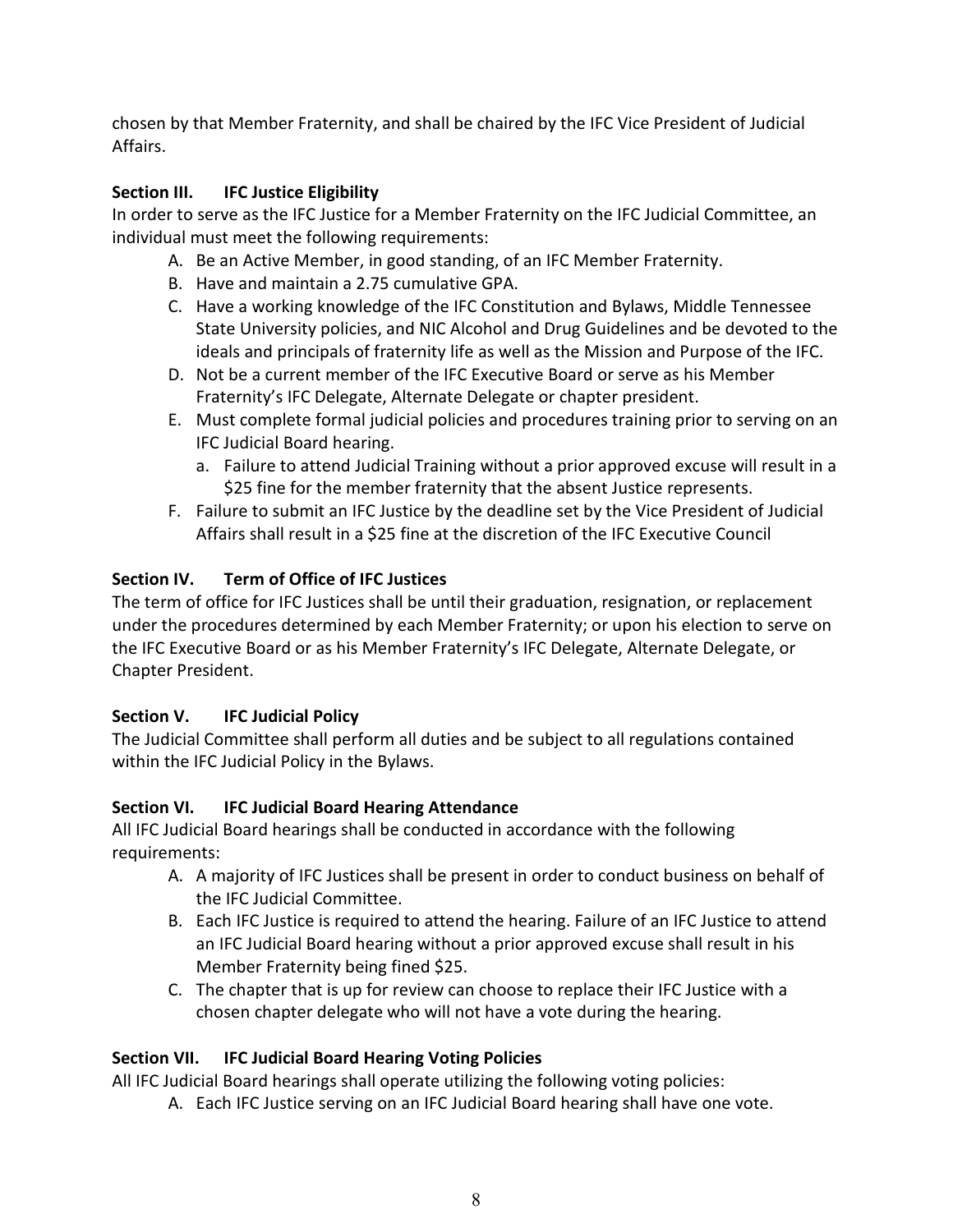B. A majority vote shall govern all actions of an IFC Judicial Board.

#### **ARTICLE VII – IFC COMMITTEES**

### **Section I. Standing Committees**

The IFC shall have the following standing committees chaired by its respective corresponding member of the IFC Executive Board:

A. Membership Committee

## **Section II. Ad Hoc Committees**

The IFC Executive Board or the IFC President may form ad hoc committees as deemed necessary to perform the work of the IFC. The IFC President shall appoint the ad hoc committee chairman and committee members with the concurrence of the IFC Executive Board.

## **Section III. IFC Committee Meeting Polices**

All committees of the IFC shall conduct its meetings according to the following requirements:

- A. A majority of committee members present shall constitute a quorum in order to conduct committee business.
- B. Each committee shall meet as called by its committee chair.

## **ARTICLE VIII – CONSTITUTIONAL AMENDMENTS**

## **Section I. Constitutional Amendments**

This Constitution may be amended by a three-fourths (¾) affirmative vote of the IFC General Body provided notice of the proposed amendment has been provided to Member Fraternities at the preceding regularly scheduled business meeting of the IFC General Body.

## **Section II. Adoption**

This Constitution shall become effective and shall supersede all previous Constitutions of the IFC when adopted by a three-fourths (¾) affirmative vote of the IFC General Body.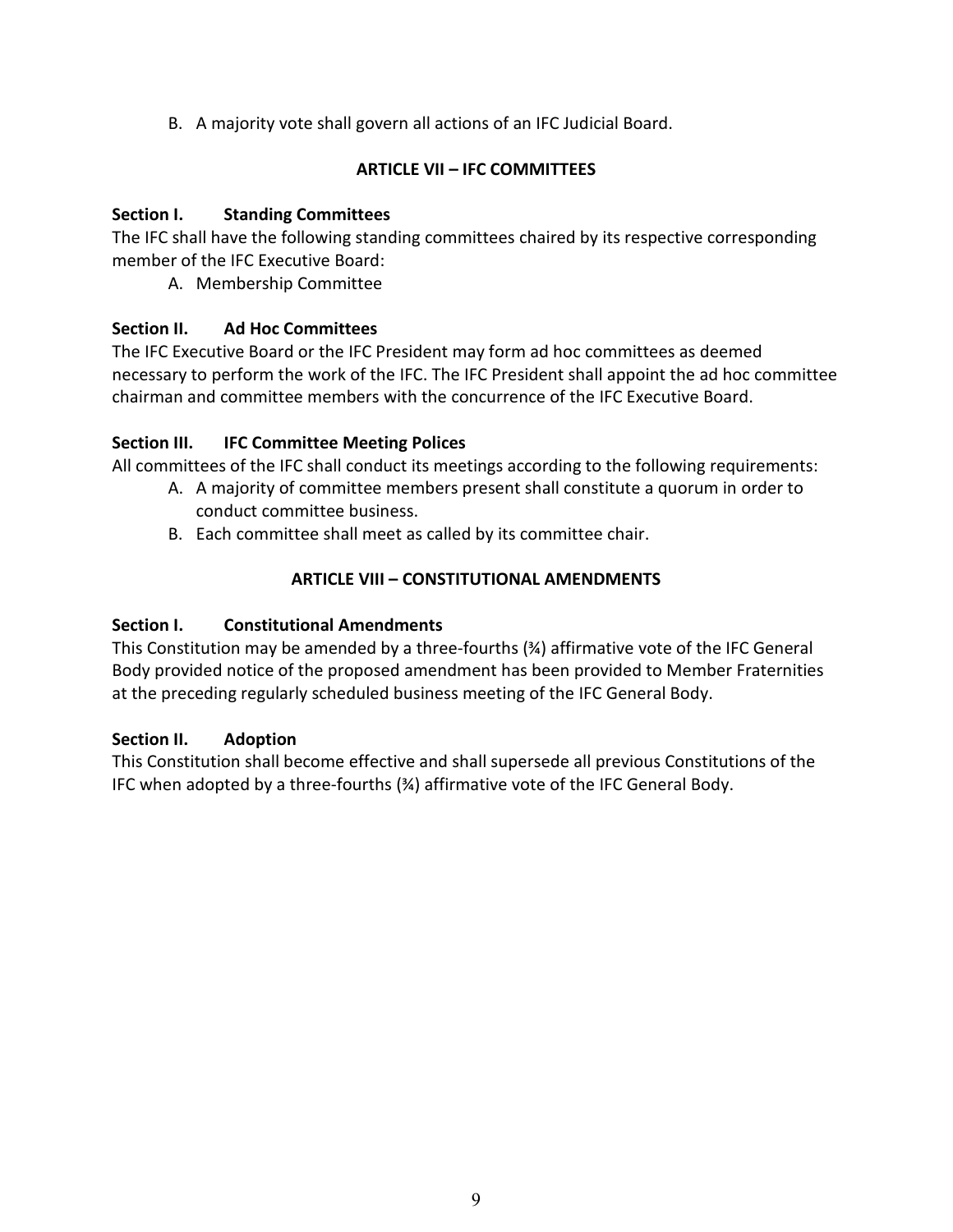#### **BYLAWS OF THE INTERFRATERNITY COUNCIL AT MIDDLE TENNESSEE STATE UNIVERSITY**

#### **ARTICLE I – ROLE OF THE IFC DELEGATE**

#### **Section I. IFC Delegate**

The duties and responsibilities of all IFC Delegates are as follows:

- A. Serve as a delegate and voice for his Member Fraternity's concerns as well as the larger fraternity community while representing the highest ideals of fraternity life to the campus community
- B. Inform his Member Fraternity of the actions, discussions, and workings of the IFC General Body and serve as a liaison between the two.

#### **ARTICLE II – ROLE OF THE IFC EXECUTIVE BOARD OFFICERS**

#### **Section I. IFC President**

The duties and responsibilities of the IFC President are as follows:

- A. Serve as the official representative of the IFC.
- B. Provide guidance and focus to the efforts of the General Body and Executive Board.
- C. Preside over all meetings of the General Body and Executive Board.
- D. Serve as the de facto delegate of IFC at CPH and NPHC meetings.
- E. Oversee and assist with the work of the Vice Presidents.
- F. Sign all contracts involving the IFC and may countersign IFC checks.
- G. Perform all other duties as assigned.

#### **Section II. IFC Vice President of Judicial Affairs**

The duties and responsibilities of the IFC Vice President of Judicial Affairs are as follows:

- A. Serve as the Chief Justice of all IFC Judicial Board hearings.
- B. Enforce the IFC Constitution and Bylaws.
- C. Hear all recruitment infraction cases.
- D. Review IFC Bylaws once a semester and present changes.
- E. Hold a Judicial Training once a semester.
- F. Maintain the usage of Robert's Rules of Order in all meetings of the General Body.
- G. Serves as the interim IFC President if the President is deemed unable to fulfill their prescribed duties until an election can take place.
- H. Ensure proper filing and preparation for all judicial actions.
- I. Ensure compliance with all IFC judicial action imposed upon a Member Fraternity.
- J. Works with campus to provide health and safety education and training for chapters each term.
- K. Perform all other duties as assigned.

#### **Section III. IFC Vice President of Membership**

The duties and responsibilities of the IFC Vice President of Membership are as follows:

A. Plan and coordinate membership recruitment dates and deadlines each semester in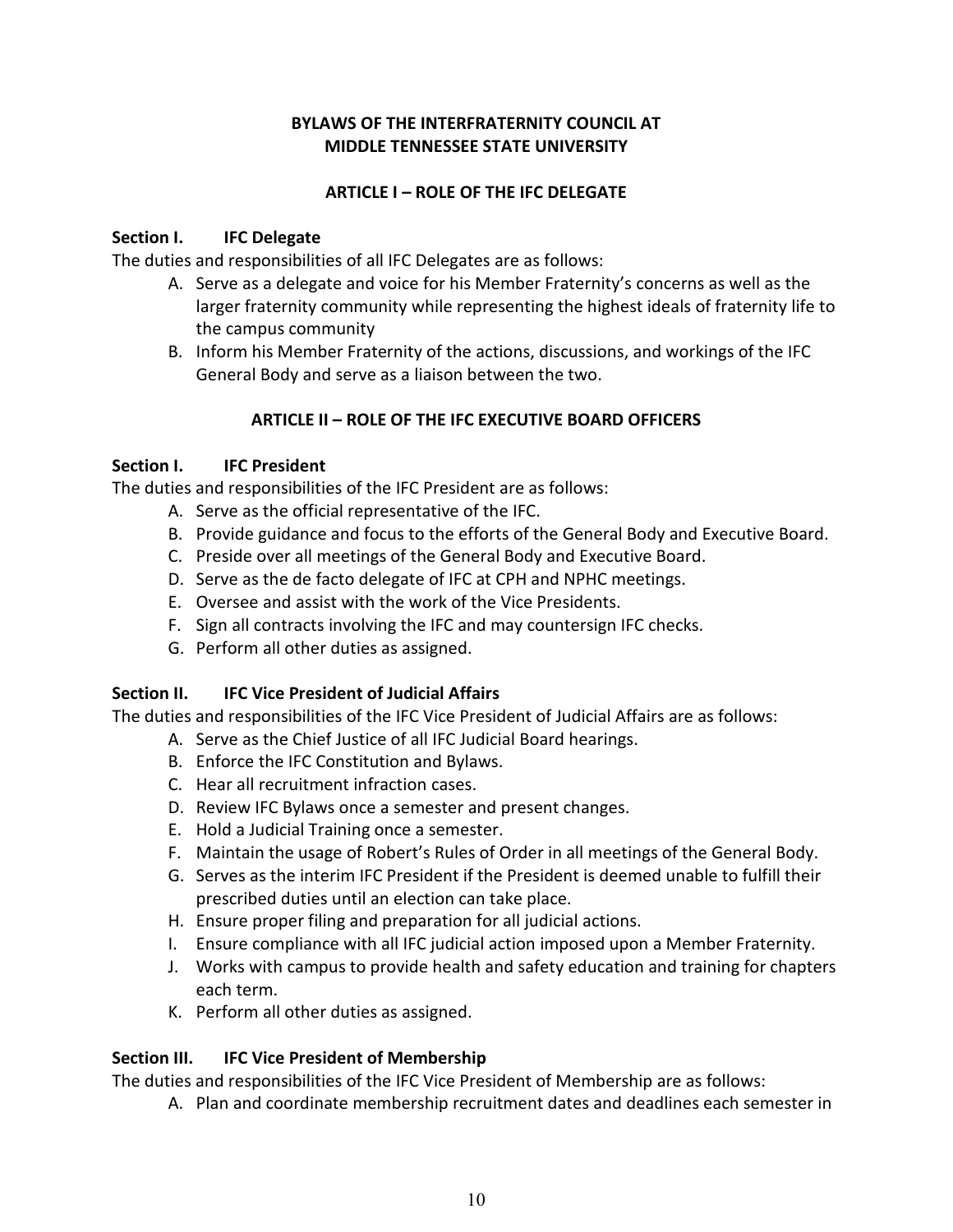coordination with the Office of Fraternity and Sorority Life.

- B. Assemble and serve as the chair of the IFC Membership Committee.
- C. Oversee and plan New Member modules in coordination with FSL and Panhellenic.
- D. Attend all CUSTOMS sessions and serve on the FSL Orientation Team.
- E. Compile and distribute potential new member interest lists.
- F. Uphold the IFC Recruitment Policy and ensure no restrictive policies are placed on new member recruitment.
- G. Provide advice and support to Member Fraternity recruitment officers.
- H. Perform all other duties as assigned.

### **Section IV. IFC Vice President of Logistics**

The duties and responsibilities of the IFC Associate Vice President of Logistics are as follows:

- A. Actively plan philanthropic events and seek out philanthropic opportunities for the IFC General Body.
- B. Complete Use of Facilities forms needed for IFC Events in a timely manner.
- C. Develop and execute a public relations and social media strategy. Keep the media informed on upcoming events or potential news.
- D. Establish a positive working relationship with external constituents.
- E. Ensures all programs and events have elements of Diversity and Inclusion as part of the planning and execution of the program / event.
- F. Provide advice and support to Member Fraternity community service/philanthropy officers.
- G. Perform all other duties as assigned.

## **Section V. IFC Vice President of Administration**

The duties and responsibilities of the IFC Vice President of Logistics are as follows:

- A. Supervise the finances of the Middle Tennessee State University IFC. Countersign IFC checks.
- B. Facilitate the annual budget process.
- C. Collect IFC Member Fraternity dues and other assessments as needed.
- D. Maintain financial accurate records throughout the year through invoicing and receipts.
- E. Review and approve all IFC expenditures requests.
- F. Prepare financial statements monthly and at the end of each term for distribution to all Member Fraternities.
- G. Make bank deposits when necessary and in a timely manner.
- H. Provide advice and support to Member Fraternity financial officers.
- I. Serve as secretary of the IFC General Body and take minutes of each meeting.
- J. Perform all other duties as assigned.

#### **Section VI. IFC Vice President of Diversity and Inclusion**

The duties and responsibilities of the IFC Vice President of Logistics are as follows:

A. Coordinate diversity and inclusion programming for member chapters.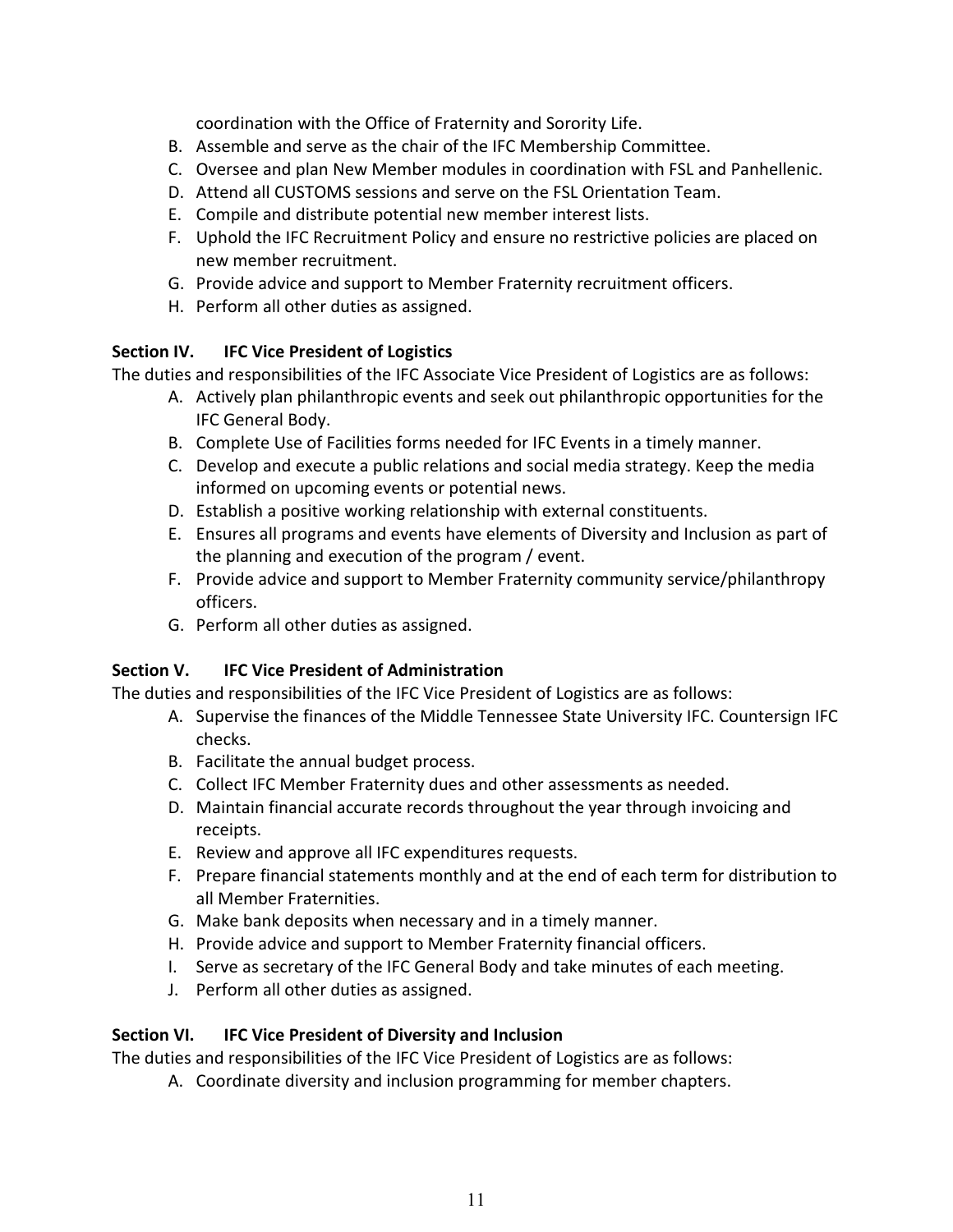- B. Promote inclusion within member chapters in order to make the fraternity community more welcoming and inclusive to individuals from diverse backgrounds.
- C. Publish important educational programming dates and deadlines.
- D. Collect and distribute information about campus diversity and inclusion programming and resources.
- E. Build and maintain relationships with faculty, academic offices, and/or departments that support diversity and inclusion.
- F. Provide advice and support to member chapter new member education officers and programming officers to provide diversity and inclusion programming.

### **ARTICLE III – ROLE OF THE IFC JUSTICE**

#### **Section I. IFC Justice**

The duties and responsibilities of an IFC Justice are as follows:

- A. Serve as an impartial justice, as called, on all IFC Judicial Board hearings.
- B. Uphold the IFC Constitution, Bylaws, and Recruitment rules, the rules and regulations of Middle Tennessee State University and the general values-based conduct of fraternity men.
- C. Maintain confidentiality in all judicial hearings, matters, and deliberations.

## **ARTICLE IV – ROLE OF IFC STANDING COMMITTEES**

#### **Section I. IFC Membership Committee**

The IFC Membership Committee shall assist the IFC Vice President of Membership in the development and implementation of activities, programs, and resources that foster its Member Fraternities' ability to implement a successful and quality recruitment effort while ensuring no restrictive policies are imposed on new member recruitment.

## **ARTICLE V – ROLE OF THE IFC ADVISOR**

#### **Section 1. Appointment**

The IFC advisor of the Middle Tennessee State University Interfraternity Council shall be appointed by the Middle Tennessee State University administration.

#### **Section 2. Authority**

The IFC advisor shall serve in an advisory capacity to the Middle Tennessee State University Interfraternity Council. The IFC advisor shall have voice but no vote in all meetings of the Interfraternity Council and the Executive Board.

#### **ARTICLE VI – FINANCIAL MANAGEMENT POLICY**

#### **Section I. Fiscal Year**

The IFC Fiscal Year shall be from January to December.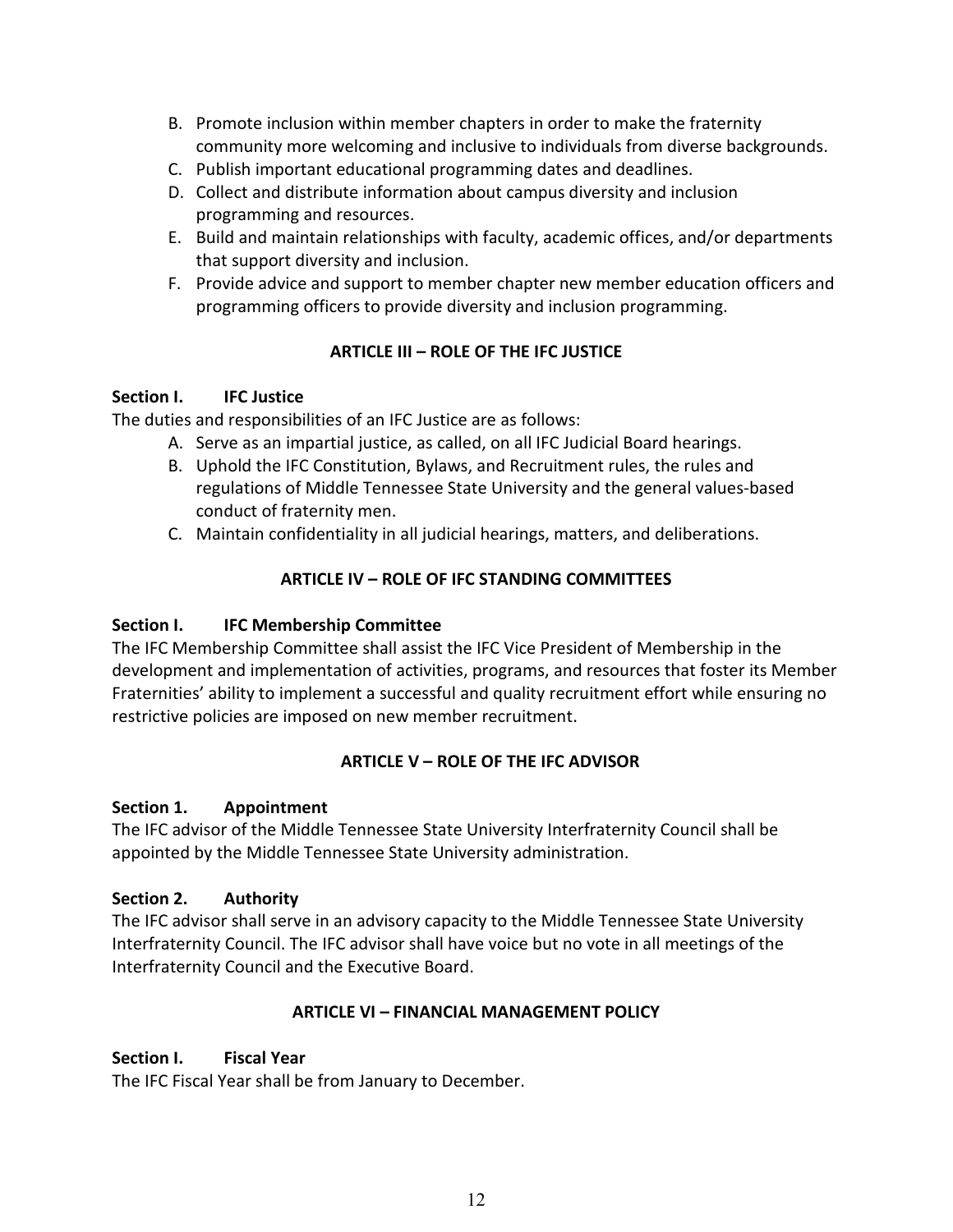#### **Section II. IFC Annual Budget**

The Vice President of Administration shall propose an annual budget to the IFC Executive Board at the Executive Board spring semester work day. Upon adoption by the IFC Executive Board, the budget shall be presented to the IFC General Body for ratification.

#### **Section IV. Appropriate Use of IFC Funds**

IFC funds are under the jurisdiction of the IFC Member Fraternities and shall only be used in a manner that benefits the fraternity/sorority community and that is congruent with the values of fraternity and sorority life. IFC funds shall not be used to purchase alcoholic beverages.

#### **Section V. Expenditure Approval**

The IFC President and/or the IFC Vice President of Administration shall approve budgetary expenditures.

### **Section VI. Requests for Reimbursement**

Individuals or Member Fraternities conducting business on behalf of the IFC may request a reimbursement for their expenses utilizing proof of purchase documentation.

### **Section VII. Signature Requirements for Financial Accounts and Transactions**

The signature of the IFC President, IFC Vice President of Administration shall be required on all IFC financial accounts and transactions. The IFC Advisor may countersign if the President or Vice President of Administration is unavailable.

#### **Section VIII. Financial Reporting**

The IFC Vice President of Administration shall provide a financial report to the IFC General Body as needed.

## **Section IX. Financial Record Keeping**

The IFC Vice President of Administration shall maintain accurate and organized financial records consisting of all receipts and invoices, copies of all monetary disbursements and deposits, IFC financial forms and reports, actual dues levied, canceled checks, ledgers, and journals. All files will be kept in the FSL Office.

#### **ARTICLE VII – MEMBER FRATERNITY FINANCIAL OBLIGATIONS**

## **Section I. IFC Active Member Fraternity Dues**

The IFC Member Fraternity Dues structure shall be as follows:

- A. The semester dues for each Member Fraternity shall be fixed at \$15.00 per active member.
- B. New member dues are \$15.00 per Bid Acceptance Form submitted to the Office of Fraternity and Sorority Life.
- C. Establishment of IFC Member Fraternity Dues: Any proposed amendment to the established per active member dues in Section I of this Article shall be initiated utilizing the following protocol: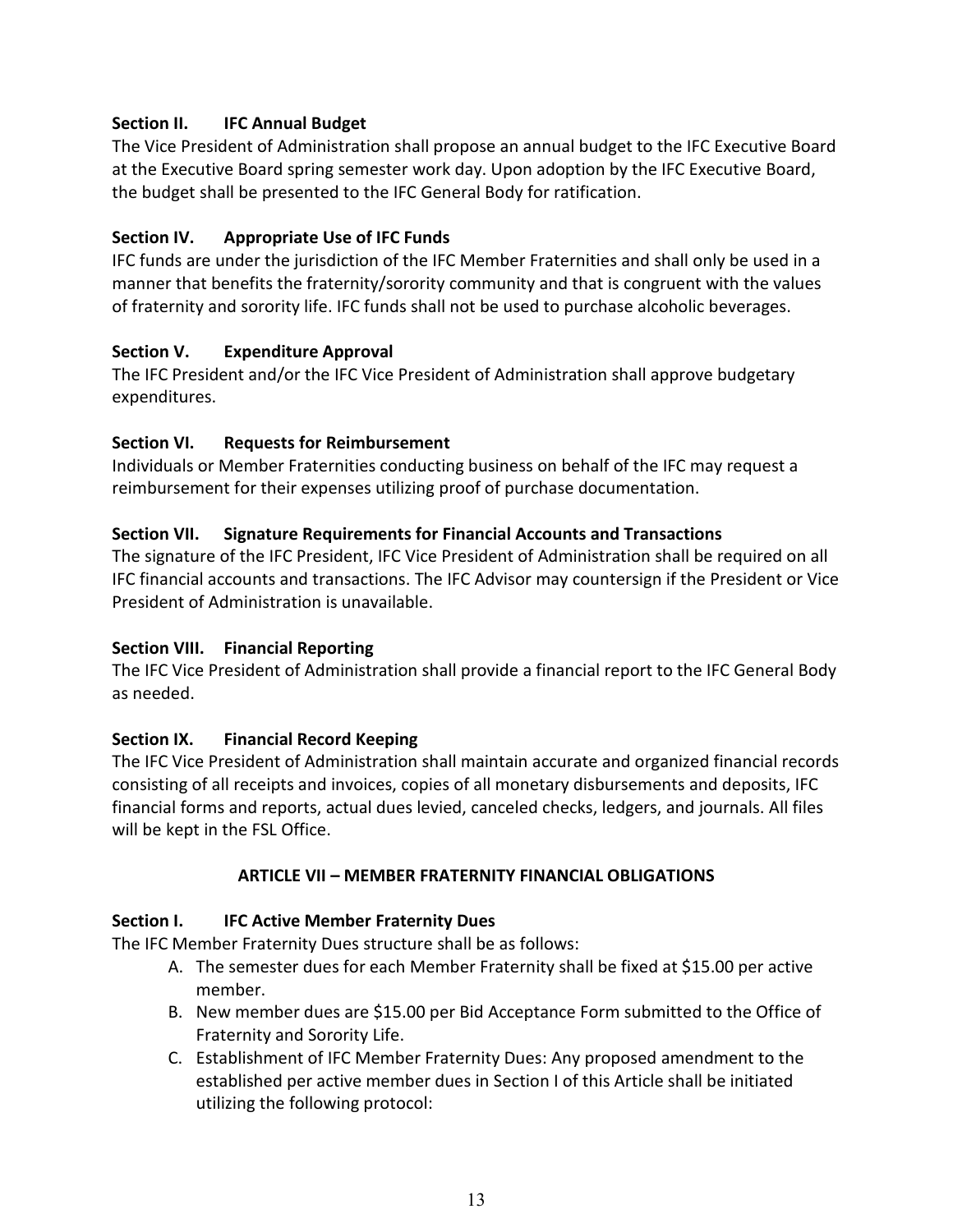- a. If the IFC Executive Board determines a need to amend the established per active member dues amount, it shall assess the current dues amount and providing a recommendation for possible amendments.
- b. The IFC Executive Board shall consider any recommendations and propose an amendment to the dues amount to the IFC General Body.
- c. A ¾ vote of the IFC General Body is required to amend the IFC Member Fraternity dues amount.

## **Section II. IFC Member Fraternity Dues Assessment**

The aggregate total of dues assessed shall be based upon each Member Fraternity's semester Active Member Roster that is filed with the Director of Fraternity and Sorority Life in accordance with the requirements of Article III, Section III (D) of the Constitution. The IFC Vice President of Administration shall invoice each Member Fraternity within one week of receipt of an Active Member Roster or New Member Roster. Invoices shall be paid within two weeks of receipt.

## **Section III. Delinquent Payments**

Any amount unpaid by the due date of two weeks after receiving an invoice shall result in a 10% penalty and loss of voice and vote in the IFC General Body until payment has been made. Any amount unpaid within one month of the due date shall result in the Member Fraternity being referred to the IFC Vice President of Judicial Affairs for possible judicial action.

## **ARTICLE VIII – IFC CODE OF CONDUCT**

## **Section I. IFC Code of Conduct**

As members of the IFC, we, the Member Fraternities, hereby agree to and adopt the following code of conduct:

- A. We will know and understand the ideals expressed in our fraternity Rituals and will strive to incorporate them in our daily lives.
- B. We will strive for academic achievement and practice academic integrity.
- C. We will respect the dignity of all persons; therefore, we will not physically, mentally, psychologically or sexually abuse or haze.
- D. We will protect the health and safety of all human beings.
- E. We will respect our property and the property of others; therefore, we will neither abuse nor tolerate the abuse of property.
- F. We will meet our financial obligations in a timely manner.
- G. We will neither use nor support the use of illegal drugs; we will neither misuse nor support the misuse of alcohol.
- H. We will challenge all fraternity members to abide by these fraternal expectations and will confront those who violate them.

## **ARTICLE IX – IFC SCHOLARSHIP POLICY**

The Middle Tennessee State University fraternity system strives for excellence in scholarship. It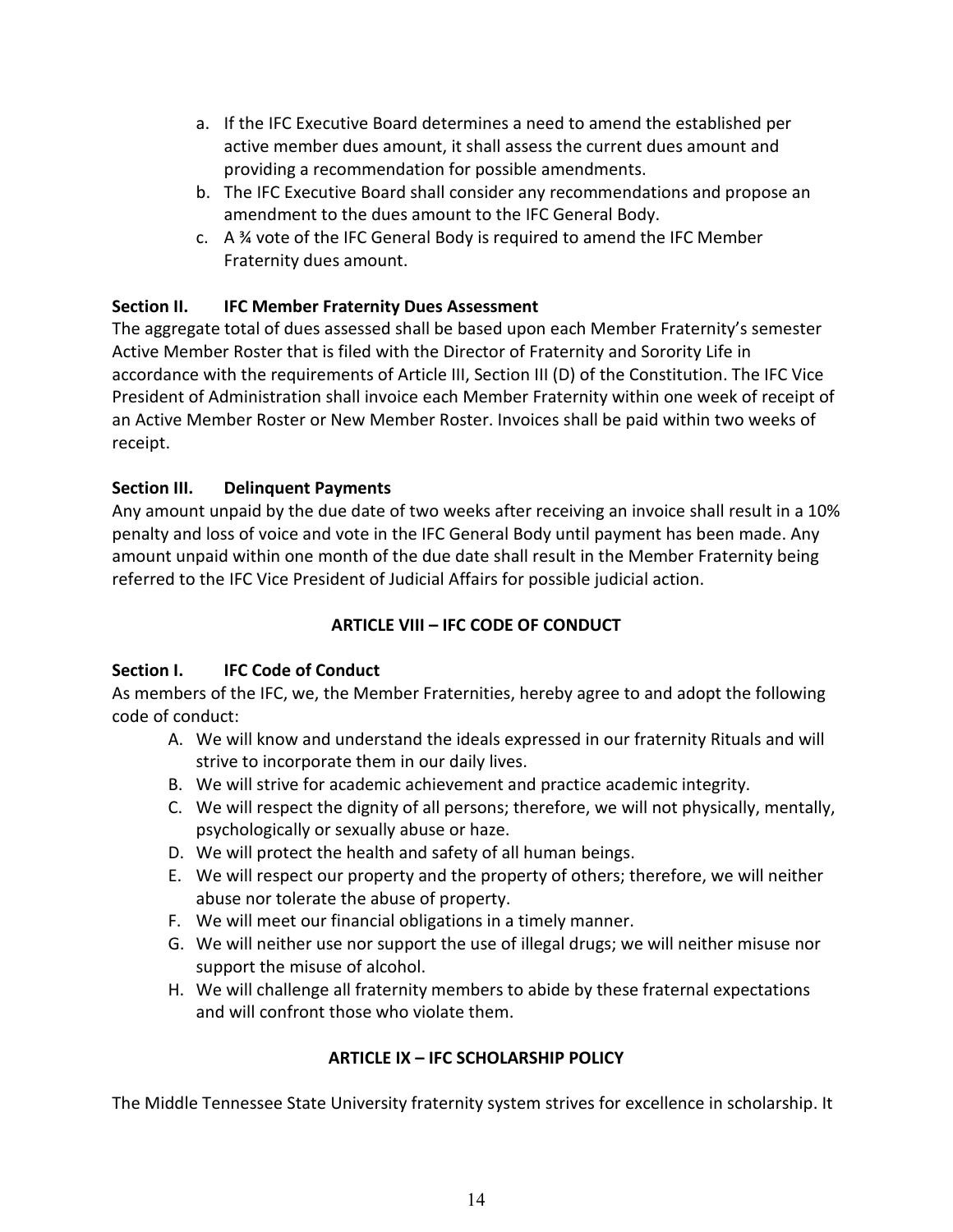seeks to promote diligent application to study by fraternity members, not only in order that requirements of the University be met, but also that achievement above the average level may be attained. In congruence with this philosophy the Middle Tennessee State University Interfraternity Council has developed the following:

## **Section I: Fraternities under the All Male Average (AMA)**

If an IFC fraternity falls below the previous semester's All Men's Average for a semester the following semester the scholarship chair and president of that fraternity will be required to meet with the IFC VP of Membership. If a fraternity fails to meet this requirement, they will be referred to the IFC Judicial Board.

### **Section II: IFC Fraternity Academic Expectation**

Each Member Fraternity shall maintain a minimum GPA of 2.50. Each Member Fraternity with a previous semester GPA below 2.50 will be referred to the IFC Judicial Board.

### **ARTICLE X – IFC JUDICIAL POLICY**

### **Section I: Due Process**

In appearing before the Judicial Board, each Member Fraternity shall be granted certain rights termed "due process." Those rights are:

- A. Right to be notified, in writing, of all charges, as outlined in the Bylaws;
- B. Right to present a defense, including the calling of witnesses;
- C. Right to question witnesses;
- D. Right to be accompanied by an advisor for advisory purposes only, but not for representation;
- E. Right to be notified, in writing, of all findings and sanctions imposed, as outlined in the Bylaws;
- F. Right to appeal the decision, as outlined in the Bylaws.
- G. Right against double jeopardy.

#### **Section II. Filing of Complaints**

Any individual or group may file a complaint against a Member Fraternity, specifying in writing the particular alleged acts of the accused. This must be done by submitting an IFC Judicial Complaint Form to the IFC Vice President of Judicial Affairs. The IFC Vice President of Judicial Affairs shall review and investigate the allegation within 7 days of the report. Upon determination that an allegation has merit, the IFC Vice President of Judicial Affairs may charge a Member Fraternity with a violation.

#### **Section IV. Notification of Charges**

Once the IFC Vice President of Judicial Affairs has determined the filed complaint has merit, the Member Fraternity is to be provided written notification of the charges at least one week in advance of the hearing. This written notification shall include the following:

- A. Date, time and location of their informal judicial hearing; and
- B. Description of the alleged violation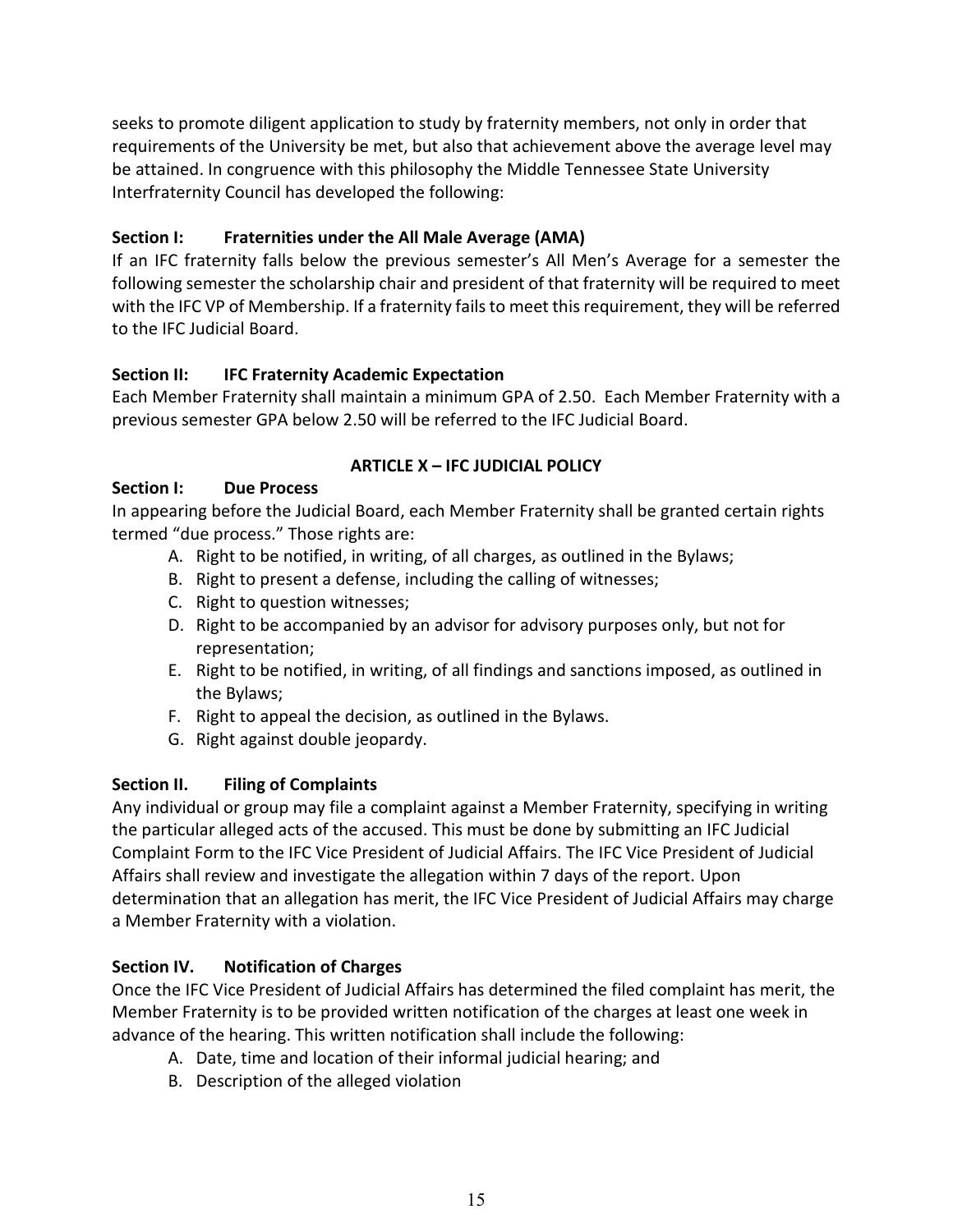### **Section V. Investigatory Evidence**

All evidence related to a complaint shall be compiled and presented to all parties prior to any Informal Judicial Hearing or Formal Judicial Board Hearing. All evidence shall be directly related to the complaint(s) alleged against the Member Fraternity and shall be approved by the IFC Vice President of Judicial Affairs prior to circulation.

### **Section VI. Informal Judicial Hearing**

Upon a finding of the IFC Vice President of Judicial Affairs that a filed complaint has merit, he shall offer the charged Member Fraternity the opportunity to participate in an Informal Judicial Hearing.

In cases in which the charged Member Fraternity accepts an Informal Judicial Hearing, the IFC Vice President of Judicial Affairs along with the IFC Advisor shall meet with a delegate of the charged Member Fraternity to discuss the allegations of the complaint. Within three (3) business days of the Informal Judicial Hearing, the IFC Vice President of Judicial Affairs may dismiss the complaint with a finding of no violations or provide the charged Member Fraternity with his finding of violations and recommendation for a resolution through disciplinary sanctions. The charged Member Fraternity has three (3) business days to accept or reject the terms of resolution. If the charged Member Fraternity accepts the resolution, the charged Member Fraternity waives all rights of appeal and the outcome is final.

If the charged Member Fraternity rejects the resolution, a Formal IFC Judicial Board Hearing will be convened to hear the case.

## **Section VII. Prohibited Sanctions for Informal Judicial Hearings**

The IFC Vice President of Judicial Affairs shall not recommend suspension or loss of IFC recognition through an Informal Judicial Hearing. Should the IFC Vice President of Judicial Affairs believe suspension or loss of IFC recognition is warranted, the case shall automatically be referred to a Formal IFC Judicial Board hearing.

#### **Section VIII. Formal IFC Judicial Board Hearing**

If one of the following occurs, the IFC Vice President of Judicial Affairs shall convene a Formal IFC Judicial Board Hearing:

- A. The charged Member Fraternity rejects having an Informal Judicial Hearing;
- B. The charged Member Fraternity rejects the Informal Judicial Hearing recommendation for resolution; or
- C. The IFC Vice President of Judicial Affairs determines the allegation is egregious enough to warrant potential suspension or loss of IFC recognition;

The IFC Vice President of Judicial Affairs shall serve as a non-voting Chief Justice and the procedural officer for all Judicial Board hearings.

#### **Section IX. Formal IFC Judicial Board Hearing Proceedings**

For all IFC Judicial Board hearings, the following procedures shall be followed: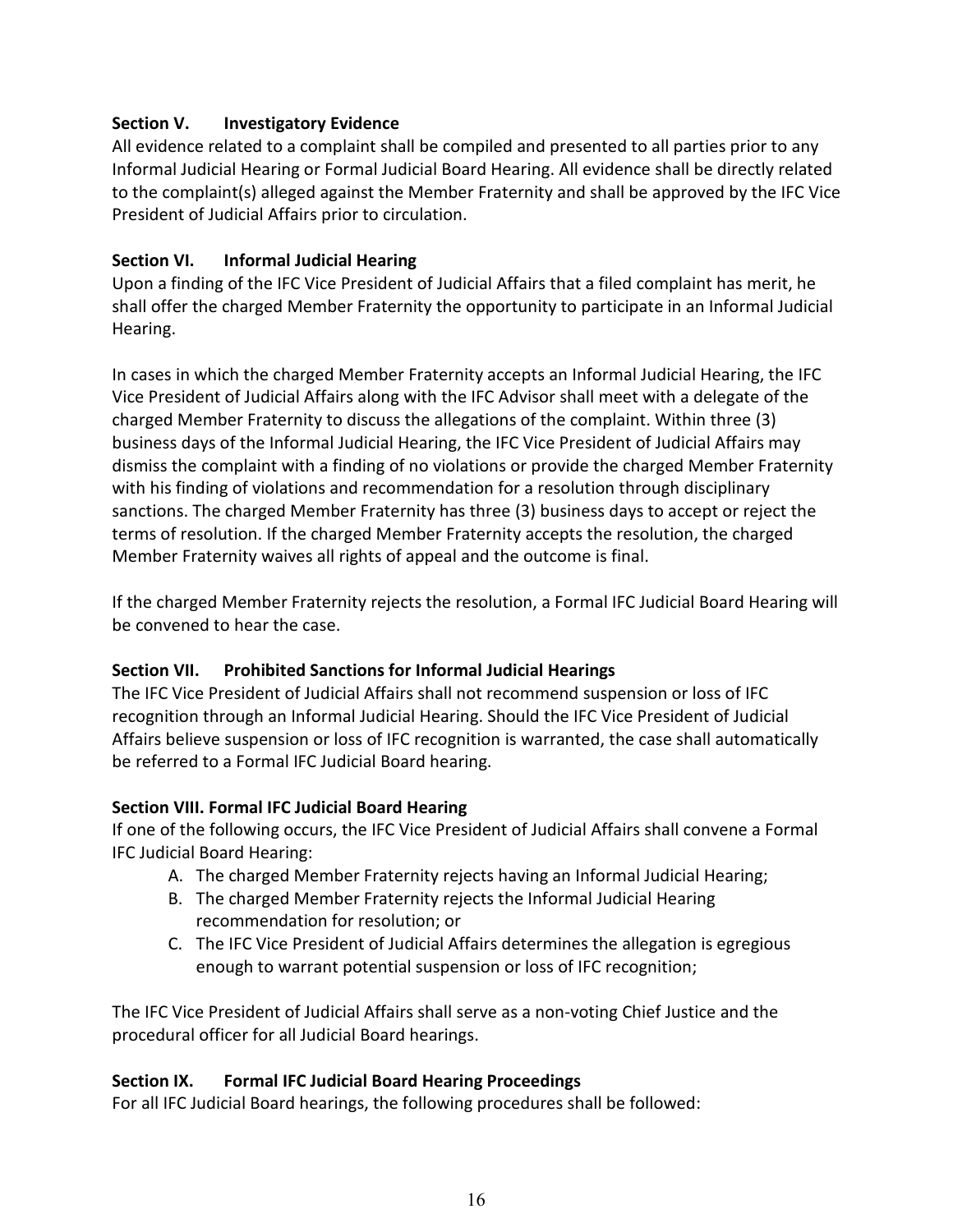- A. Participants: Attendance at all IFC Judicial Board hearings shall be limited to the Member Fraternities involved, any witnesses, the IFC Justices, the IFC Vice President of Judicial Affairs, and the IFC Advisor. Additionally, the charged Member Fraternity may be accompanied by its chapter advisor during any Judicial Board hearing. The chapter advisor must be registered as the official chapter advisor of the Member Fraternity.
- B. Confidentiality**:** All individuals involved in a hearing are required to agree to a statement of confidentiality. Individuals shall not disclose information regarding the following:
	- a. Any individuals, Member Fraternities, or IFC Justices involved
	- b. Details of the proceedings
	- c. Witness testimony
- C. Hearing Process**:**
	- a. Initiation of the Hearing: The IFC Vice President of Judicial Affairs shall inform all individuals present that the hearing will be conducted in an orderly manner and any person causing disruption will be asked to leave. Additionally, he shall advise the charged Member Fraternity of the formality of the hearing and the necessity of all parties to be truthful.
	- b. Overview of Judicial Hearing Process: The IFC Vice President of Judicial Affairs shall outline the process for the remainder of the hearing as follows:
		- 1. Presentation of alleged charges, violations, and investigatory evidence against the charged Member Fraternity shall be presented by the IFC Vice President of Judicial Affairs:
			- i. Charged Member Fraternity may ask questions;
			- ii. IFC Justices may ask questions;
		- 2. Presentation of charged Member Fraternity:
			- i. IFC Justices may ask questions;
		- 3. Calling of Witnesses
			- i. Charged Member Fraternity may ask questions;
			- ii. IFC Justices may ask questions;
		- 4. Charged Member Fraternity may give final statement;
		- 5. IFC Justices deliberate in closed session to determine findings of responsibility and if necessary, appropriate sanction(s).

#### **Section X. Conflicts of Interest**

In the event the IFC Vice President of Judicial Affairs' Member Fraternity is involved in the alleged violation, the highest ranking IFC Executive Board officer, starting with the IFC President, as listed in Article V, Section II of the IFC Constitution, shall serve in his stead.

#### **Section XI. Prohibition of Recruitment Restrictions as a Sanction**

The IFC Judicial Board may impose educational and punitive sanctions, as prescribed in the IFC Bylaws, but under no circumstances may it prohibit a Member Fraternity's ability to recruit.

#### **Section XII. Non-Status Sanctions**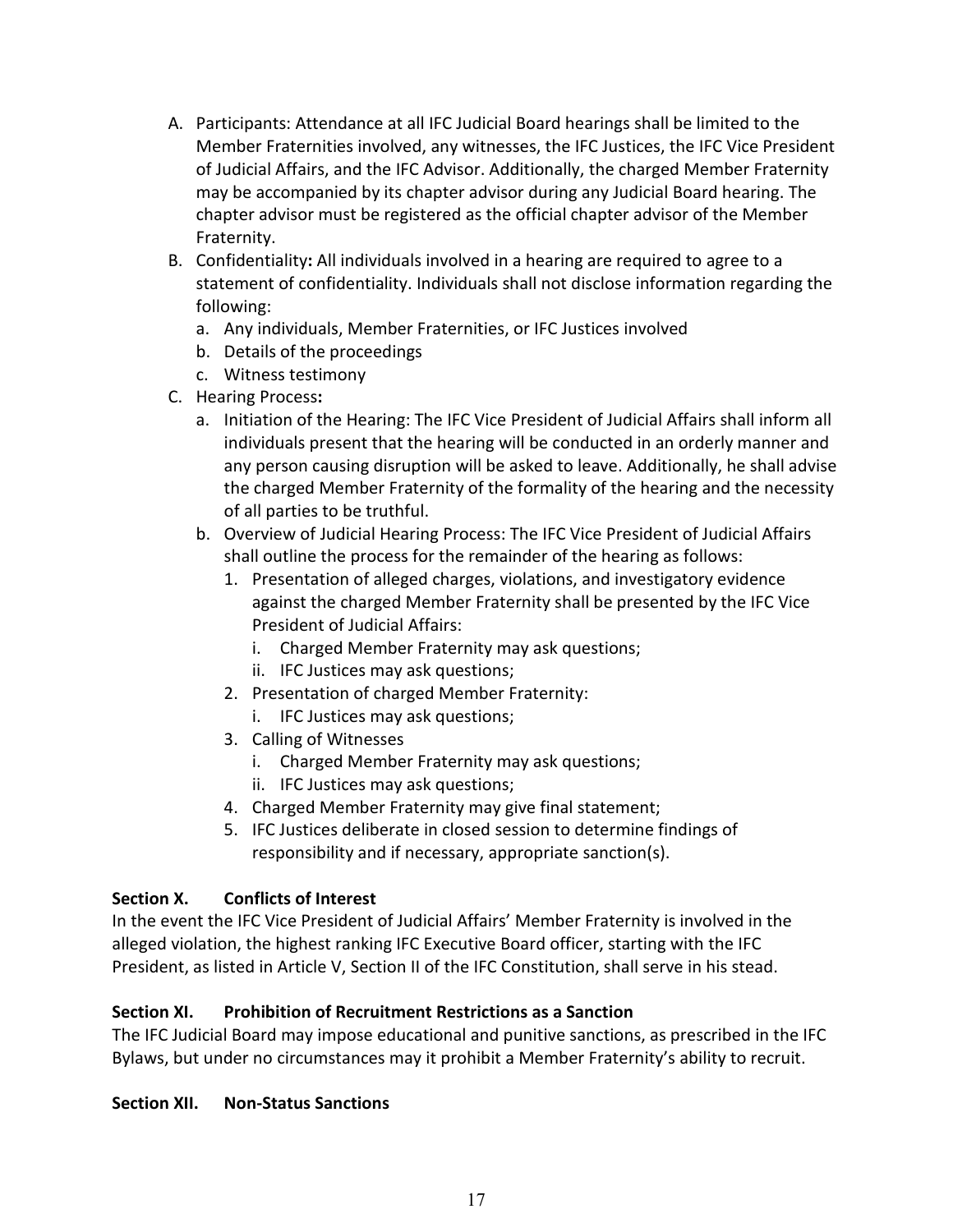The following are sanctions that may be imposed by the IFC Judicial Board and/or IFC Vice President of Judicial Affairs (including, but not limited to):

- A. Letter of apology
- B. Fines
- C. Restitution
- D. Educational programming
- E. Public service to the campus or community
- F. Meetings with campus office/departments
- G. Loss of social event and/or campus event privileges
- H. Loss of eligibility for FSL Awards
- I. Censure

## **Section XIII. Status Sanctions**

In the event of an egregious violation, the following are sanctions that may be imposed by the IFC Judicial Board for a specified period of time:

A. Suspension: Loss of IFC voting rights, removal from Good Standing status, and any additional sanctions listed in Non-Status Sanctions.

## **Section XIV. Duration of Sanctions**

Judicial action shall specify the duration and deadlines of any sanctions imposed and may not exceed one calendar year. After such specified time, if the Member Fraternity has fulfilled the requirements of the sanctions imposed, the Member Fraternity shall return to good standing. In the event the Member Fraternity does not fulfill all of the requirements of the sanctions imposed, the IFC Vice President of Judicial Affairs shall convene a Formal IFC Judicial Board Hearing to determine future course of action.

# **Section XV. Notification of Findings**

Within three (3) business days of any Informal or Formal Judicial Hearing, the IFC Vice President of Judicial Affairs shall communicate in writing to the charged Member Fraternity, its inter/national headquarters, and its chapter advisor, as well as any relevant Middle Tennessee State University administrators, the alleged violation, the findings of the hearing, and any sanction(s) imposed.

The IFC Vice President of Judicial Affairs shall notify the IFC General Body of any sanctions imposed upon a Member Fraternity through any Informal or Formal Judicial Hearing.

# **Section XVI. Appeals**

The IFC Judicial Board's decision is subject to appeal by a Member Fraternity within two weeks of receiving written notification of the decision. Appeals shall be made in writing to the IFC President and shall be made solely on the following grounds:

- A. Error in the charge and/or Judicial Board Hearing process that materially affected the outcome.
- B. The severity of the sanction did not match the severity of the violation.
- C. New information that could not have been discovered prior to the IFC Judicial Board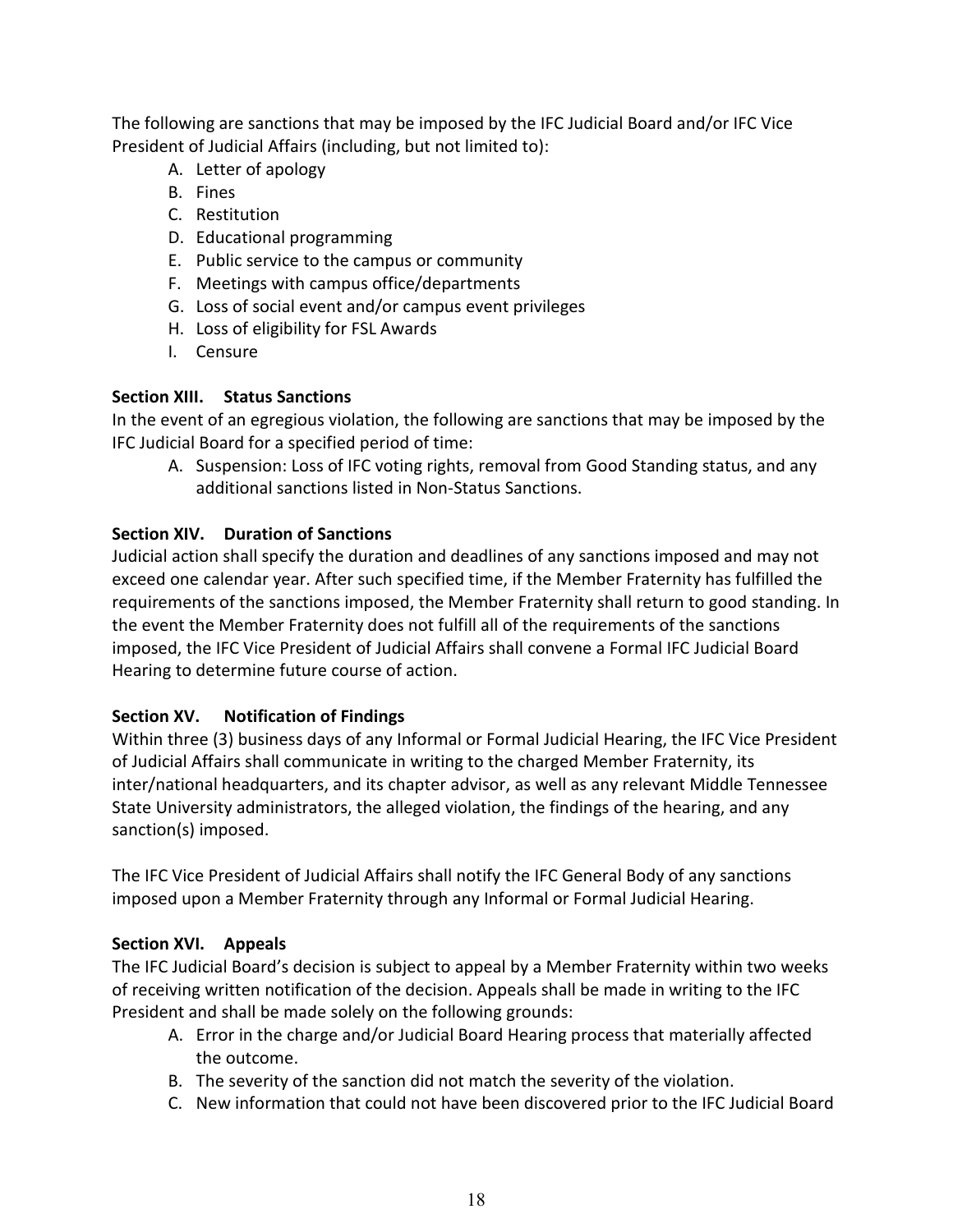Hearing through the exercise of reasonable diligence.

Sanctions imposed through the Judicial Process shall stand until an appeal is heard.

### **Section XVII. Non-Status Sanctions Appeals**

The IFC Executive Board shall hear appeals for Non-Status Sanctions. The IFC Vice President of Judicial Affairs shall first present the IFC Judicial Board's decision and rationale for its actions. The appealing Member Fraternity shall then be afforded the opportunity to present its reasoning for seeking a reconsideration of the IFC Judicial Board's actions. Any individual from the appealing Member Fraternity serving on the IFC Executive Board shall not participate in the appeal proceedings. The IFC Executive Board may either dismiss the charge(s) with no sanctions or to alter the sanctions imposed by a three-fourths (3/4) vote. The decision of the IFC Executive Board shall be final for Non-Status Sanctions.

### **Section XIX. Status Sanctions Appeals**

The IFC General Body shall hear appeals for Status Sanctions. The IFC Vice President of Judicial Affairs shall first present the IFC Judicial Board's decision and rationale for its actions. The appealing Member Fraternity shall then be afforded the opportunity to present its reasoning for seeking a reconsideration of the decision. Upon completion of the Member Fraternity appeal presentation, all delegates of the Member Fraternity shall be dismissed from the meeting, including the Member Fraternity's IFC Delegate and Alternate Delegate.

The IFC General Body shall first vote on whether to uphold the status sanction, which shall require a three-fourths (3/4) vote. In the event the IFC General Body fails to uphold the decision, the IFC General Body shall determine by a three-fourths (3/4) vote to either dismiss the charge(s) with no sanctions or to alter the sanctions imposed.

The decision of the IFC General Body shall be final with no further appeal rights.

#### **ARTICLE XI – EXPANSION POLICY**

## **Section I. Expansion Philosophy**

The IFC at Middle Tennessee State University believes the best interests of higher education and of the fraternity movement are served through the establishment of new chapters that provide a fraternal experience for an increasing number of college men. Expansion gives men more choices; it brings new influence and direction to a campus fraternal community; it provides new leadership and renewed motivation. To that end, the Member Fraternities of the Interfraternity Council reserve the right to accept or deny inter/national organization from selecting undergraduates for the purpose of establishing a chapter on the campus.

## **Section II. Expansion Process**

A. In the event the IFC wishes to seek expansion opportunities, a formal invitation shall be sent to inter/national organizations requesting a Letter of Intent. The IFC President shall work with the IFC Advisor in contacting the North-American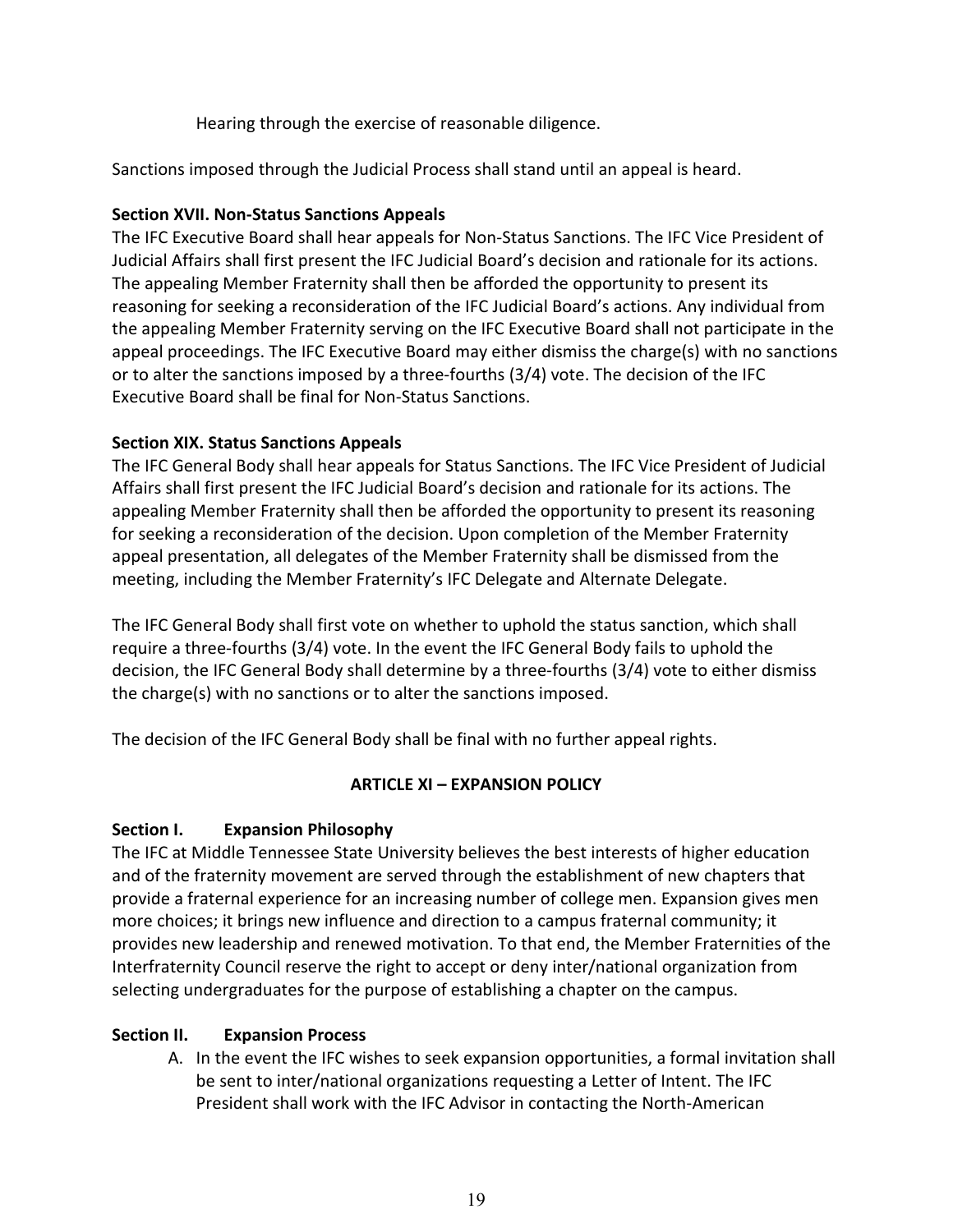Interfraternity Conference (NIC) for assistance with communicating with inter/national organizations. If inter/national organizations submit Letters of Intent, the IFC President will work with the IFC Advisor to coordinate with the inter/national organizations and coordinate possible expansion efforts.

- B. Inter/national Fraternity Colonization: If an inter/national fraternity petitions to join the IFC, a Letter of Intent shall be sent to the IFC President.
- C. Student Interest Group Colonization: A group of enrolled students at Middle Tennessee State University may choose to form a chapter that is affiliated with an inter/national organization and may seek membership in the IFC as a result of that affiliation. The group of interested students shall submit a Letter of Intent that includes a Letter of Endorsement from the inter/national organization.

### **Section III. Letter of Intent**

A Letter of Intent shall consist of information pertinent to educating the fraternity community on the inter/national organization, including:

- A. Overview of the Fraternity's History, Mission, and Values;
- B. Summary of the Colonization Plan, including: outline of the colonization timeline, inter/national and/or local support, and contact information; and

Upon receipt of the Letter of Intent, the IFC President shall notify the IFC General Body of the inter/national fraternity's intent and the process by which the inter/national organization intends to colonize. The IFC General Body reserves the right to conduct a formal vote and approve or deny expansion requests

## **Section IV. Granting of Associate Member Status**

Associate Membership grants the Member Fraternity all rights, privileges, and responsibilities under the IFC Constitution and Bylaws, except that it does not have voting privileges, cannot hold IFC Executive Board positions, nor have an IFC Judicial Committee Justice. The IFC General Body reserves the right to conduct a formal vote and approve or deny associate member status requests. The period of Associate Member status shall last no more than 2 years and six months, beginning with the colonization date of the Associate Member Fraternity. Failure to charter within this window shall result in the removal of Associate Member Status from the colony by the Interfraternity Council.

## **Section V. Granting of Full Member Status**

Upon chartering with its inter/national organization, the Associate Member Fraternity shall become a full member of the IFC with all rights privileges and responsibilities under the IFC Constitution and Bylaws.

## **ARTICLE XII – RECRUITMENT POLICY**

## **Section I. Recruitment Philosophy**

The IFC supports open recruitment and believes a man shall be free to join a Member Fraternity at a time that is mutually beneficial to both himself and the Member Fraternity. To this end, the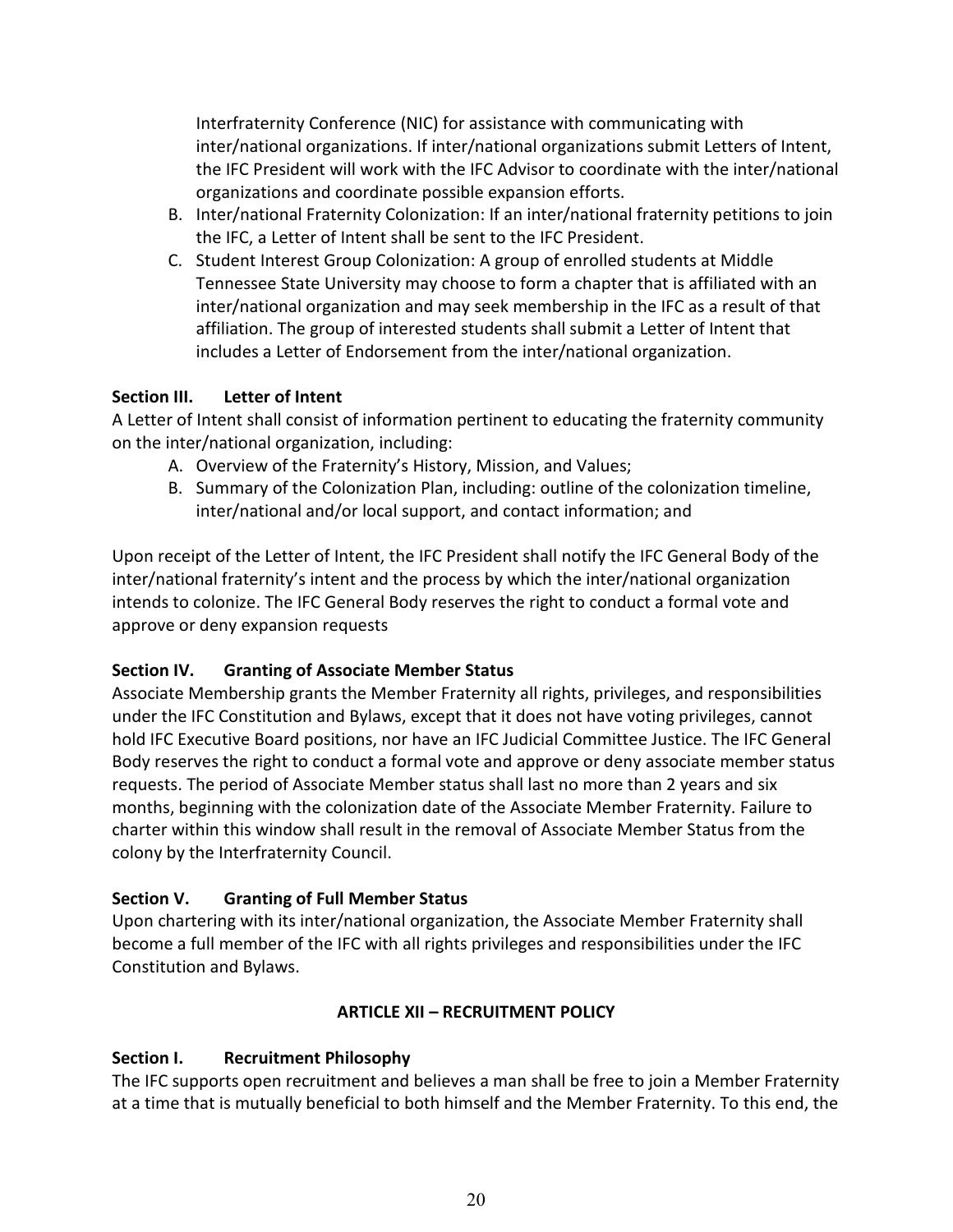IFC shall not establish policies that inhibit men from participating in recruitment activities and joining Member Fraternities.

## **Section III. IFC Sponsored Recruitment**

Under the guidance of the IFC Vice President of Membership, the IFC shall designate periods of time during each semester when the IFC will assist Member Fraternities by advertising their recruitment events, hosting campus-wide recruitment events, and educating potential new members on the fraternity community.

The IFC Vice President of Membership shall solicit and maintain a potential new member roster, which shall be a roster of men interested in fraternity recruitment, and shall make that list available to each Member Fraternity.

## **Section IV. Year-Round Recruitment**

Member fraternities are encouraged to participate in year-round recruitment and shall establish recruitment practices and timelines as determined to best serve that Member Fraternity.

## **Section V. Member Fraternity Recruitment**

Each Member Fraternity shall develop recruitment materials and execute events and activities that meet the following guidelines:

- A. Values-based;
- B. Alcohol-free and illegal substance-free;
- C. Generally in good taste;
- D. Not derogatory, degrading, or slanderous; and
- E. No women may participate in recruitment activities.
- F. Events may not be held during Customs Sessions
- G. Recruitment infractions shall carry the following fines:
	- a. First infraction per semester will result in a \$500 fine
	- b. Second infraction per semester will result in a \$1000 fine
	- c. Any further infractions shall result in referral to the IFC Judicial Board

# **Section VI. Bidding**

Each Member Fraternity shall reserve the right to extend a bid as long as the following rules and policies have been met:

- A. For a Potential New Member who has yet to establish a collegiate grade point average, a minimum cumulative high school grade point average of 2.50 is required.
- B. For a Potential New Member who has an established collegiate grade point average, a minimum cumulative collegiate grade point average of 2.50 is required.
- C. Grade release forms have been submitted to and signed off on by the Office of Fraternity and Sorority Life
	- a. Grade release forms must be submitted prior to bids being extended. Failure to do so will result in a \$15 fine per bid extended without a prior grade release form.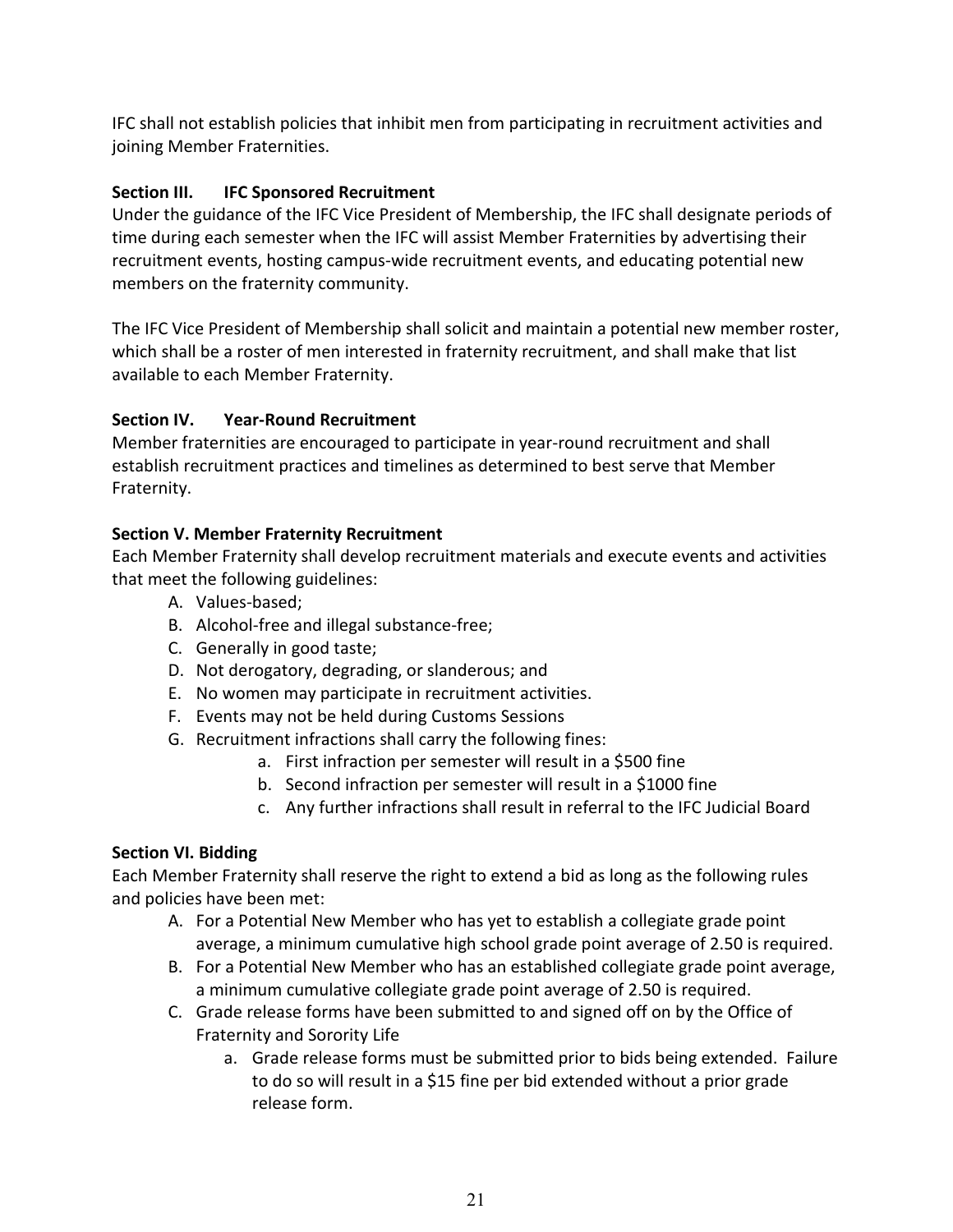- D. MTSU classes are in session. Bids may not be extended at any time when classes are not in session (class sessions are determined by university's academic calendar).
- E. Each potential new member shall reserve the right to accept or decline any bid at any time without any penalty or pressure placed upon the potential new member.
- F. Bids will be extended to a PNM after or on the day of the designated IFC Bid Day in the fall semester.

### **Section VII. Report of New Members**

Each Member Fraternity shall submit a New Member Roster to the Office of Fraternity and Sorority Life within one week of the acceptance of a bid by any New Member

## **Section VIII. New Member Disassociation / De-pledging**

A New Member shall reserve the right to disassociate / de-pledge from the new member process of any Member Fraternity at any time and may accept a bid from another Member Fraternity at any time following that disassociation / de-pledging.

Any fraternity found trying to persuade potential new members to not join another fraternity shall be referred to the IFC Judicial Board.

No Member Fraternity shall initiate communication with a new member or member of another Member Fraternity about disassociation / de-pledging in order to become a new member or member of their own Member Fraternity.

## **ARTICLE XIII – SOCIAL POLICY**

#### **Section 1: General Regulations**

- A. IFC members are required to follow the Guidelines for Social Activities as outlined in the MTSU Student Rights and Responsibilities handbook.
- B. IFC adopts, as its official policy, the NIC Alcohol & Drug Guidelines. All organizations must follow the policies outlined in the NIC Alcohol & Drug Guidelines and their own international/national fraternity. If there is a discrepancy in policy, the fraternity must follow the most stringent policy.

### **ARTICLE XIII – PUBLICATION AND DISTRIBUTION OF CONSTITUTION AND BYLAWS**

#### **Section I. Publication and Distribution of Constitution and Bylaws**

The IFC's current Constitution and Bylaws shall be published on the IFC website.

An updated copy of the IFC Constitution and Bylaws will be electronically distributed to each Member Fraternity after any amendment is adopted.